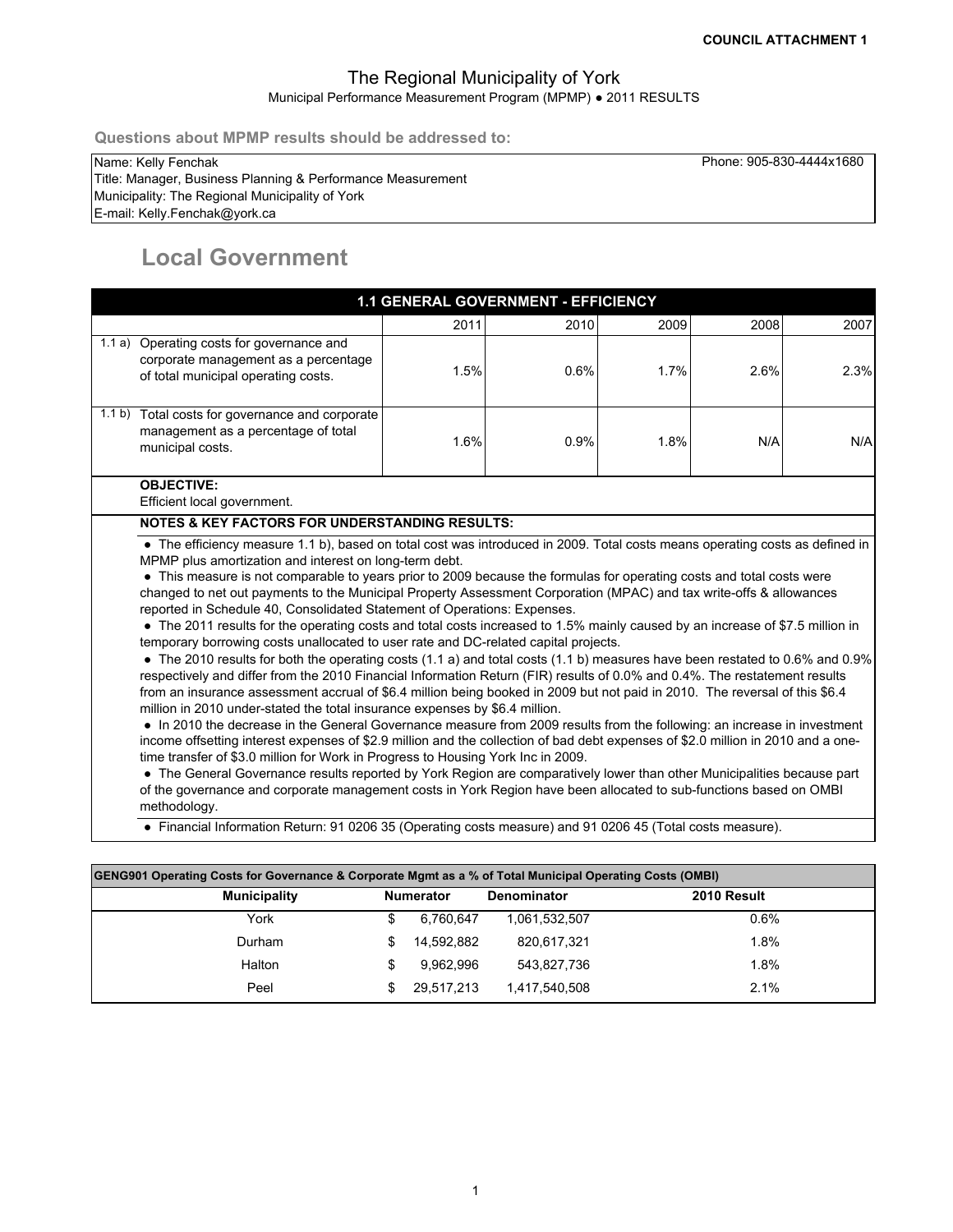# **Police Services**

|        |                                                                                                                                                                                                                                                                                                                                                                                                                                                                                                                                     |    |        |      | <b>2.1 POLICE SERVICES - EFFICIENCY</b> |   |        |      |        |    |        |
|--------|-------------------------------------------------------------------------------------------------------------------------------------------------------------------------------------------------------------------------------------------------------------------------------------------------------------------------------------------------------------------------------------------------------------------------------------------------------------------------------------------------------------------------------------|----|--------|------|-----------------------------------------|---|--------|------|--------|----|--------|
|        |                                                                                                                                                                                                                                                                                                                                                                                                                                                                                                                                     |    | 2011   |      | 2010                                    |   | 2009   |      | 2008   |    | 2007   |
| 2.1 a) | Operating costs for police services per<br>person.                                                                                                                                                                                                                                                                                                                                                                                                                                                                                  | \$ | 220.23 | - \$ | 215.08                                  | S | 205.76 | - \$ | 200.47 | S. | 188.43 |
| 2.1 b) | Total costs for police services per<br>person.                                                                                                                                                                                                                                                                                                                                                                                                                                                                                      | \$ | 234.66 | - \$ | 225.08                                  | S | 213.98 |      | N/A    |    | N/A    |
|        | <b>OBJECTIVE:</b><br>Efficient police services.                                                                                                                                                                                                                                                                                                                                                                                                                                                                                     |    |        |      |                                         |   |        |      |        |    |        |
|        | <b>NOTES &amp; KEY FACTORS FOR UNDERSTANDING RESULTS:</b>                                                                                                                                                                                                                                                                                                                                                                                                                                                                           |    |        |      |                                         |   |        |      |        |    |        |
|        | • The efficiency measure 2.1 b), based on total cost was introduced in 2009. Total costs means operating costs as defined by<br>MPMP plus amortization and interest on long-term debt.<br>• Beginning in 2009, the efficiency measure based on operating costs for police services is not comparable to years prior to<br>2009 since it no longer includes expenses for prisoner transportation and court security. The expenses for these services are                                                                             |    |        |      |                                         |   |        |      |        |    |        |
|        | being uploaded to the Province.<br>• Increases to the 2011 net Operating costs were due to contractual wage adjustments, debt principal and interest, building<br>maintenance, contribution to the sick leave reserve and the addition of 28 officers and 10 civilian support staff.<br>• Increases to the 2010 net Operating costs were due to contractual wage increases, debt principal and interest, insurance,<br>building maintenance, vehicle maintenance and additional staff of 31 Officers and 11 Civilian support staff. |    |        |      |                                         |   |        |      |        |    |        |
|        | • Financial Information Return: 91 1204 35 (Operating costs measure) and 91 1204 45 (Total costs measure).                                                                                                                                                                                                                                                                                                                                                                                                                          |    |        |      |                                         |   |        |      |        |    |        |

|     |                                                                                                                                                                                                                                                                                               | <b>2.2 TOTAL CRIME RATE - EFFECTIVENESS</b> |      |      |      |      |  |  |  |  |
|-----|-----------------------------------------------------------------------------------------------------------------------------------------------------------------------------------------------------------------------------------------------------------------------------------------------|---------------------------------------------|------|------|------|------|--|--|--|--|
|     |                                                                                                                                                                                                                                                                                               | 2011                                        | 2010 | 2009 | 2008 | 2007 |  |  |  |  |
| 2.2 | Total crime rate per 1,000 persons<br>(Criminal Code offences, excluding<br>traffic).                                                                                                                                                                                                         | 23.3                                        | 24.9 | 26.5 | 28.6 | 28.3 |  |  |  |  |
|     | <b>OBJECTIVE:</b><br>Safe communities.                                                                                                                                                                                                                                                        |                                             |      |      |      |      |  |  |  |  |
|     | <b>NOTES &amp; KEY FACTORS FOR UNDERSTANDING RESULTS:</b>                                                                                                                                                                                                                                     |                                             |      |      |      |      |  |  |  |  |
|     | • Statistics Canada has expanded the definition of violent crime, property crime and other criminal code offences in 2009.<br>Therefore, starting from 2010, the total crime rate measure is not comparable to years prior to 2009.<br>Financial Information Return: 92 1263 07.<br>$\bullet$ |                                             |      |      |      |      |  |  |  |  |

|     |                                                                                                                                                                                                                                                                                                                                                                                                                                                                                                                                                                   |      | <b>2.3 YOUTH CRIME RATE - EFFECTIVENESS</b> |      |      |      |  |  |  |  |  |
|-----|-------------------------------------------------------------------------------------------------------------------------------------------------------------------------------------------------------------------------------------------------------------------------------------------------------------------------------------------------------------------------------------------------------------------------------------------------------------------------------------------------------------------------------------------------------------------|------|---------------------------------------------|------|------|------|--|--|--|--|--|
|     |                                                                                                                                                                                                                                                                                                                                                                                                                                                                                                                                                                   | 2011 | 2010                                        | 2009 | 2008 | 2007 |  |  |  |  |  |
| 2.3 | Youth crime rate per 1,000 youths.                                                                                                                                                                                                                                                                                                                                                                                                                                                                                                                                |      |                                             |      |      |      |  |  |  |  |  |
|     |                                                                                                                                                                                                                                                                                                                                                                                                                                                                                                                                                                   | 27.5 | 29.3                                        | 35.5 | 34.8 | 36.1 |  |  |  |  |  |
|     | <b>OBJECTIVE:</b><br>Safe communities.                                                                                                                                                                                                                                                                                                                                                                                                                                                                                                                            |      |                                             |      |      |      |  |  |  |  |  |
|     | <b>NOTES &amp; KEY FACTORS FOR UNDERSTANDING RESULTS:</b>                                                                                                                                                                                                                                                                                                                                                                                                                                                                                                         |      |                                             |      |      |      |  |  |  |  |  |
|     | • Source - Youth Crime: Canadian Centre for Justice Statistics CAYMUN table. Include RCMP crime data allocated by the<br>Canadian Centre for Justice Statistics.<br>• The numerator does not necessarily reflect the total amount of crimes committed by youth as it does not capture the<br>numbers of youth committing crimes who were not apprehended or arrested for their crimes. Therefore, the number of youth<br>cleared by charge or cleared otherwise should not be interpreted as being indicative of the total amount of crime committed by<br>youth. |      |                                             |      |      |      |  |  |  |  |  |

● Financial Information Return: 92 1265 07.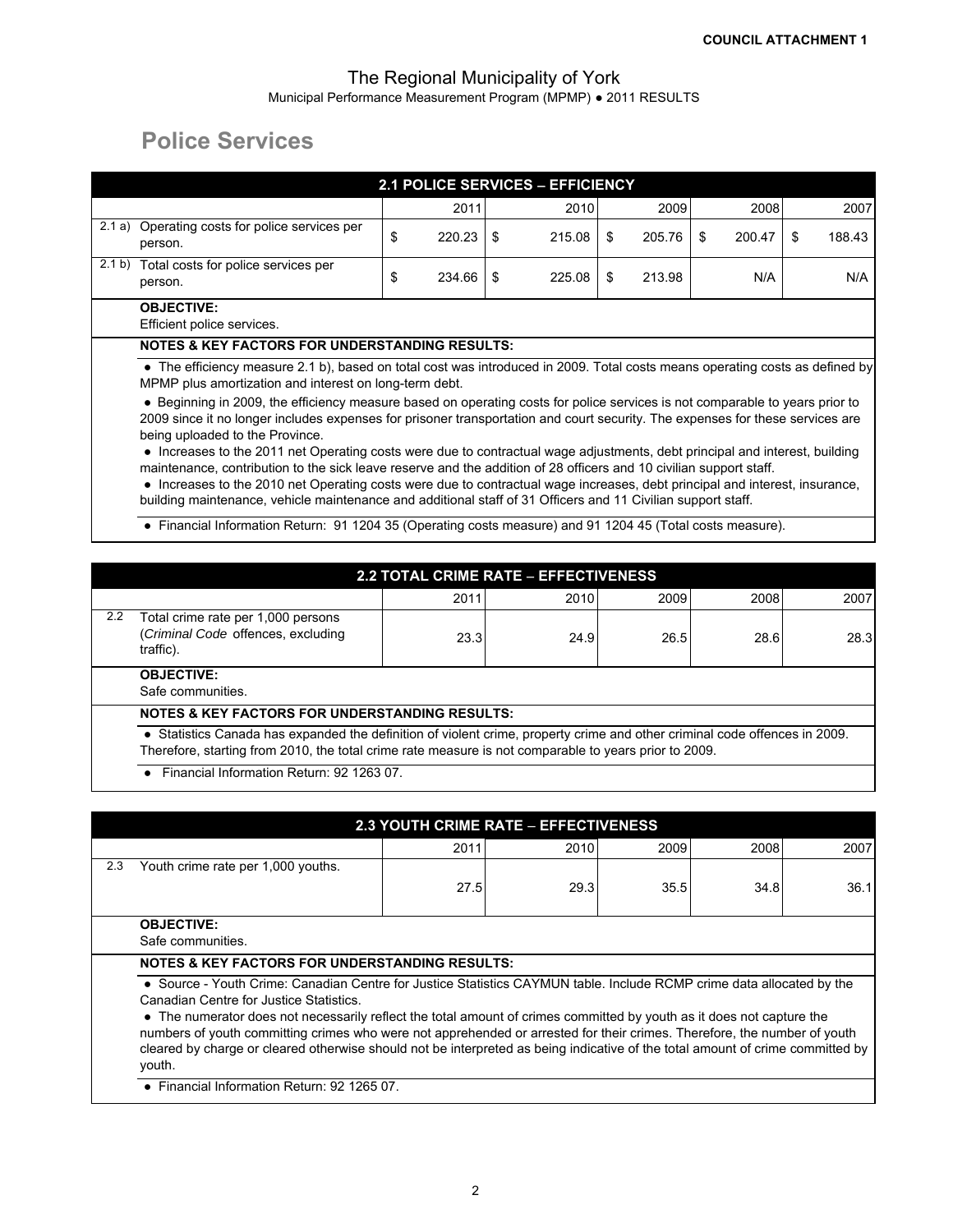## **Roads**

|        |                                                                                                                                                                                                                                                                                                                                                                                                                                                                                                                                                                                                                                                                                                                                                                                                                                                                                                                                                                                                                                                                                                                                                                                                                                                                                                                                                                                    |                 | 3.1 PAVED ROADS - EFFICIENCY          |                 |                |              |
|--------|------------------------------------------------------------------------------------------------------------------------------------------------------------------------------------------------------------------------------------------------------------------------------------------------------------------------------------------------------------------------------------------------------------------------------------------------------------------------------------------------------------------------------------------------------------------------------------------------------------------------------------------------------------------------------------------------------------------------------------------------------------------------------------------------------------------------------------------------------------------------------------------------------------------------------------------------------------------------------------------------------------------------------------------------------------------------------------------------------------------------------------------------------------------------------------------------------------------------------------------------------------------------------------------------------------------------------------------------------------------------------------|-----------------|---------------------------------------|-----------------|----------------|--------------|
|        |                                                                                                                                                                                                                                                                                                                                                                                                                                                                                                                                                                                                                                                                                                                                                                                                                                                                                                                                                                                                                                                                                                                                                                                                                                                                                                                                                                                    | 2011            | 2010                                  | 2009*           | 2008           | 2007         |
| 3.1 a) | Operating costs for paved (hard top)<br>roads per lane kilometre.                                                                                                                                                                                                                                                                                                                                                                                                                                                                                                                                                                                                                                                                                                                                                                                                                                                                                                                                                                                                                                                                                                                                                                                                                                                                                                                  | \$<br>4,464.92  | \$<br>4,156.24                        | \$<br>4,020.50  | \$<br>3,302.00 | \$<br>659.82 |
|        | 3.1 b) Total costs for paved (hard top) roads<br>per lane kilometre.                                                                                                                                                                                                                                                                                                                                                                                                                                                                                                                                                                                                                                                                                                                                                                                                                                                                                                                                                                                                                                                                                                                                                                                                                                                                                                               | \$<br>15,205.14 | \$<br>15,074.49                       | \$<br>14,630.68 | N/A            | N/A          |
|        | <b>OBJECTIVE:</b><br>Efficient maintenance of paved roads.                                                                                                                                                                                                                                                                                                                                                                                                                                                                                                                                                                                                                                                                                                                                                                                                                                                                                                                                                                                                                                                                                                                                                                                                                                                                                                                         |                 |                                       |                 |                |              |
|        | <b>NOTES &amp; KEY FACTORS FOR UNDERSTANDING RESULTS:</b>                                                                                                                                                                                                                                                                                                                                                                                                                                                                                                                                                                                                                                                                                                                                                                                                                                                                                                                                                                                                                                                                                                                                                                                                                                                                                                                          |                 |                                       |                 |                |              |
|        | • Operating costs for 2011 increased by 7.4% compare to 2010. Numerous positions vacant during late 2010 became fully<br>staffed throughout 2011, which in conjunction with contractual increases added approximately \$1.0 million or \$280.59 per lane<br>kilometre.<br>• In addition the removal and replacement of several road surfaces that were not yet fully amortized resulted in a loss to<br>capital assets of \$1.17 million or \$336.98 per lane kilometre.<br>• A review of the allocation process has resulted in a decrease to Interfunctional Adjustments of (\$1.0 million) or (\$289.63)<br>per lane kilometre relating to paved roads. This \$1.0 million has been allocated to Interfunctional Adjustments relating to<br>winter control.<br>• Other minor increases to operating costs are related to a council approved increase in the number of grass cutting cycles,<br>and a slight increase in contractor costs.<br>• Operating costs for 2010 increased by 3.4% compare to 2009 restated. This is mainly due to cost of living adjustment,<br>reduction in the number of vacancies, and a slight increase in contractor costs.<br>• Effective 2009, York Region included the administrative and overhead costs in the calculation of operating costs. In<br>previous years, the calculations only reflected direct costs associated with the service. |                 |                                       |                 |                |              |
|        | • *The 2009 operating cost per lane kilometre has been restated from \$4,987.00 to \$4,020.50 to reflect a reallocation of<br>operating and administrative overhead costs to bridges and culverts and winter maintenance. The overhead costs were<br>originally included as part of 2009 paved roads cost only. 2009 total costs were restated accordingly.                                                                                                                                                                                                                                                                                                                                                                                                                                                                                                                                                                                                                                                                                                                                                                                                                                                                                                                                                                                                                        |                 |                                       |                 |                |              |
|        | • Financial Information Return: 91 2109 35 (Operating costs measure) and 91 2109 45 (Total costs measure).                                                                                                                                                                                                                                                                                                                                                                                                                                                                                                                                                                                                                                                                                                                                                                                                                                                                                                                                                                                                                                                                                                                                                                                                                                                                         |                 |                                       |                 |                |              |
|        |                                                                                                                                                                                                                                                                                                                                                                                                                                                                                                                                                                                                                                                                                                                                                                                                                                                                                                                                                                                                                                                                                                                                                                                                                                                                                                                                                                                    |                 | <b>3.2 UNPAVED ROADS - EFFICIENCY</b> |                 |                |              |
|        |                                                                                                                                                                                                                                                                                                                                                                                                                                                                                                                                                                                                                                                                                                                                                                                                                                                                                                                                                                                                                                                                                                                                                                                                                                                                                                                                                                                    | 2011            | 2010                                  | 2009            | 2008           | 2007         |
|        | 3.2 a) Operating costs for unpaved (loose top)<br>roads per lane kilometre.                                                                                                                                                                                                                                                                                                                                                                                                                                                                                                                                                                                                                                                                                                                                                                                                                                                                                                                                                                                                                                                                                                                                                                                                                                                                                                        | N/A             | N/A                                   | N/A             | N/A            | N/A          |
|        | 3.2 b) Total costs for unpaved (loose top) roads<br>per lane kilometre.                                                                                                                                                                                                                                                                                                                                                                                                                                                                                                                                                                                                                                                                                                                                                                                                                                                                                                                                                                                                                                                                                                                                                                                                                                                                                                            | N/A             | N/A                                   | N/A             | N/A            | N/A          |
|        | <b>OBJECTIVE:</b><br>Efficient maintenance of unpaved roads.                                                                                                                                                                                                                                                                                                                                                                                                                                                                                                                                                                                                                                                                                                                                                                                                                                                                                                                                                                                                                                                                                                                                                                                                                                                                                                                       |                 |                                       |                 |                |              |
|        | <b>NOTES &amp; KEY FACTORS FOR UNDERSTANDING RESULTS:</b><br>• This measure is not applicable as the Region has less than one kilometre of unpaved road surface.                                                                                                                                                                                                                                                                                                                                                                                                                                                                                                                                                                                                                                                                                                                                                                                                                                                                                                                                                                                                                                                                                                                                                                                                                   |                 |                                       |                 |                |              |

**●** Financial Information Return: 91 2110 35 (Operating costs measure) and 91 2110 45 (Total costs measure).

| ROAD901 Operating Costs for Paved (Hard Top) Roads per Lane Km (OMBI)        |   |            |          |     |           |  |  |  |  |  |  |  |
|------------------------------------------------------------------------------|---|------------|----------|-----|-----------|--|--|--|--|--|--|--|
| <b>Municipality</b><br>2010 Result<br><b>Numerator</b><br><b>Denominator</b> |   |            |          |     |           |  |  |  |  |  |  |  |
| York                                                                         | S | 14,359,794 | 3,455.00 | \$  | 4,156.24  |  |  |  |  |  |  |  |
| Durham                                                                       | S | 15,109,138 | 2.148.22 | \$. | 7,033.33  |  |  |  |  |  |  |  |
| Peel                                                                         | S | 23.944.855 | 1.559.00 | \$. | 15,359.11 |  |  |  |  |  |  |  |
| Halton                                                                       |   | 26,115,562 | 933.98   |     | 27,961.59 |  |  |  |  |  |  |  |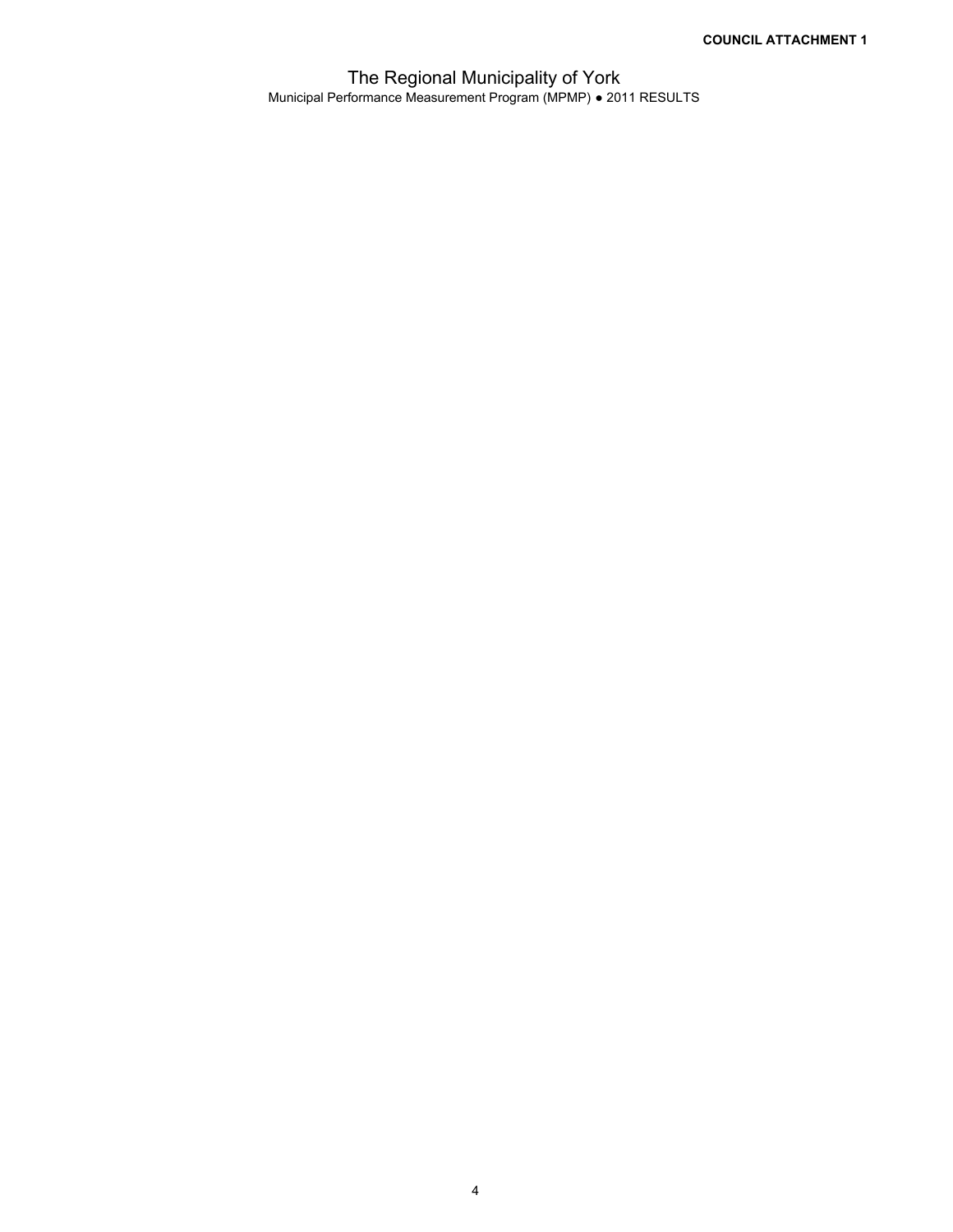|       |                                                                                                                                                                                                                                                                                                                                                                                                                                                                                                                                                                                                                                                                                                                                                                                                                                               |    |       |    | 3.3 BRIDGES AND CULVERTS - EFFICIENCY |    |       |      |      |  |  |  |
|-------|-----------------------------------------------------------------------------------------------------------------------------------------------------------------------------------------------------------------------------------------------------------------------------------------------------------------------------------------------------------------------------------------------------------------------------------------------------------------------------------------------------------------------------------------------------------------------------------------------------------------------------------------------------------------------------------------------------------------------------------------------------------------------------------------------------------------------------------------------|----|-------|----|---------------------------------------|----|-------|------|------|--|--|--|
|       |                                                                                                                                                                                                                                                                                                                                                                                                                                                                                                                                                                                                                                                                                                                                                                                                                                               |    | 2011  |    | 2010                                  |    | 2009* | 2008 | 2007 |  |  |  |
| 3.3a) | Operating costs for bridges and culverts<br>per square metre of surface area.                                                                                                                                                                                                                                                                                                                                                                                                                                                                                                                                                                                                                                                                                                                                                                 | \$ | 27.69 | \$ | 27.36                                 | \$ | 22.15 | N/A  | N/A  |  |  |  |
|       | 3.3 b) Total costs for bridges and culverts per<br>square metre of surface area.                                                                                                                                                                                                                                                                                                                                                                                                                                                                                                                                                                                                                                                                                                                                                              | \$ | 72.30 | \$ | 73.47                                 | \$ | 69.66 | N/A  | N/A  |  |  |  |
|       | <b>OBJECTIVE:</b><br>Efficient maintenance of bridges and culverts.                                                                                                                                                                                                                                                                                                                                                                                                                                                                                                                                                                                                                                                                                                                                                                           |    |       |    |                                       |    |       |      |      |  |  |  |
|       | NOTES & KEY FACTORS FOR UNDERSTANDING RESULTS:                                                                                                                                                                                                                                                                                                                                                                                                                                                                                                                                                                                                                                                                                                                                                                                                |    |       |    |                                       |    |       |      |      |  |  |  |
|       | operating costs as defined in MPMP plus amortization and interest on long-term debt.<br>• This cost reflects inspection and repairs of bridges and culverts. 87% of bridges and culverts within York Region are<br>considered to be in a good state of repair. Any bridges or culverts requiring significant repairs would be considered under the<br>capital program.<br>• Operating costs for 2011 increased 1.2% or \$0.33 per square metre compared to 2010. This was due mainly to higher<br>volume and contract costs related to catch basin cleaning and repair, culvert cleaning, culvert inspection and ditching.<br>• Total costs for 2011 decreased \$130k or \$1.17 per square metre compared to 2010. This was due mainly to a slight<br>decrease in amortization costs and interest payments.                                   |    |       |    |                                       |    |       |      |      |  |  |  |
|       | • Total and operating costs for 2010 increased compared to 2009. This is due mainly to higher volume and contract costs<br>related to catch basin cleaning and repair, culvert cleaning, culvert inspection and ditching.<br>• Effective 2009, York Region included the administrative costs and overhead in the calculation of operating costs. However,<br>the overhead costs for bridges and culverts was not included and the calculations only reflected direct costs associated with<br>the service.<br>• * The 2009 operating cost per square metre has been restated from \$3.89 to \$22.15 to reflect a reallocation of operating<br>and administrative costs from paved roads to bridges and culverts. The overhead costs were originally included as part of<br>2009 paved roads cost. 2009 total costs were restated accordingly. |    |       |    |                                       |    |       |      |      |  |  |  |
|       | • Financial Information Return: 91 2130 35 (Operating costs measure) and 91 2130 45 (Total costs measure).                                                                                                                                                                                                                                                                                                                                                                                                                                                                                                                                                                                                                                                                                                                                    |    |       |    |                                       |    |       |      |      |  |  |  |

| ROAD904M Operating Costs for Bridges and Culverts per Square Metre of Surface Area (OMBI) |   |           |            |    |       |  |  |  |  |  |  |  |
|-------------------------------------------------------------------------------------------|---|-----------|------------|----|-------|--|--|--|--|--|--|--|
| <b>Municipality</b><br>2010 Result<br><b>Numerator</b><br><b>Denominator</b>              |   |           |            |    |       |  |  |  |  |  |  |  |
| Durham                                                                                    | S | 525.442   | 80.173.00  | \$ | 6.55  |  |  |  |  |  |  |  |
| Peel                                                                                      | S | 1,339,682 | 76.749.00  | \$ | 17.46 |  |  |  |  |  |  |  |
| York                                                                                      |   | 2,984,015 | 109.052.00 | \$ | 27.36 |  |  |  |  |  |  |  |
| Halton                                                                                    |   | 4,446,179 | 60.325.00  | \$ | 73.70 |  |  |  |  |  |  |  |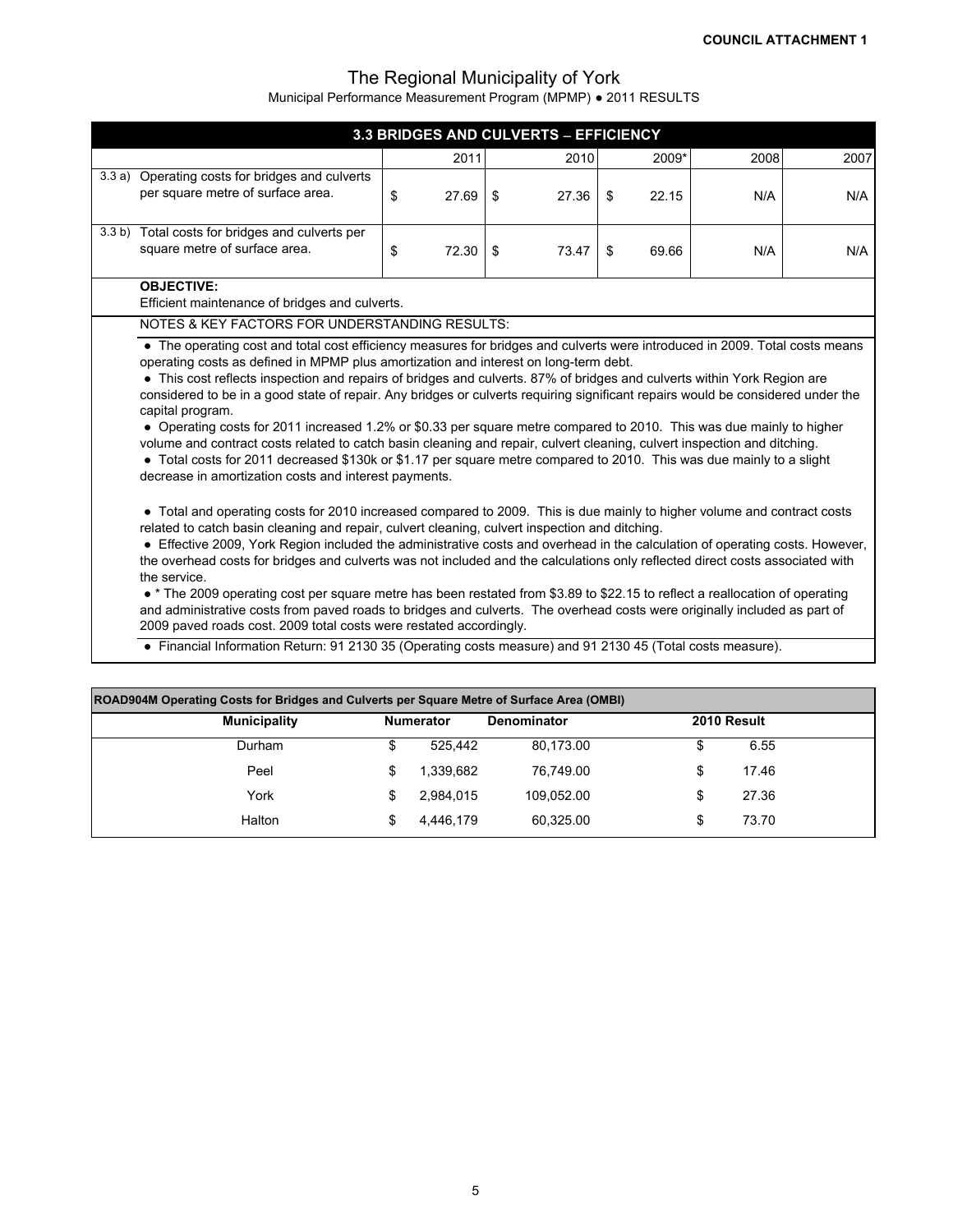|                                                                                                                                                                                                                                                                                                                                                                                                                                                                                                                                                                                                                                                                                                                                                                                                                                                                                                                                                                                                                                                                                                                                                                                                                                                                                                                                                                                                                                                                                                                                                                                                                                                                                                                                                                                                                                                                                                                                                                                                                                     |                |    | 3.4 WINTER MAINTENANCE OF ROADS - EFFICIENCY |                |                |                |
|-------------------------------------------------------------------------------------------------------------------------------------------------------------------------------------------------------------------------------------------------------------------------------------------------------------------------------------------------------------------------------------------------------------------------------------------------------------------------------------------------------------------------------------------------------------------------------------------------------------------------------------------------------------------------------------------------------------------------------------------------------------------------------------------------------------------------------------------------------------------------------------------------------------------------------------------------------------------------------------------------------------------------------------------------------------------------------------------------------------------------------------------------------------------------------------------------------------------------------------------------------------------------------------------------------------------------------------------------------------------------------------------------------------------------------------------------------------------------------------------------------------------------------------------------------------------------------------------------------------------------------------------------------------------------------------------------------------------------------------------------------------------------------------------------------------------------------------------------------------------------------------------------------------------------------------------------------------------------------------------------------------------------------------|----------------|----|----------------------------------------------|----------------|----------------|----------------|
|                                                                                                                                                                                                                                                                                                                                                                                                                                                                                                                                                                                                                                                                                                                                                                                                                                                                                                                                                                                                                                                                                                                                                                                                                                                                                                                                                                                                                                                                                                                                                                                                                                                                                                                                                                                                                                                                                                                                                                                                                                     | 2011           |    | 2010                                         | 2009*          | 2008           | 2007           |
| 3.4 a) Operating costs for winter maintenance<br>of roadways per lane kilometre<br>maintained in winter.                                                                                                                                                                                                                                                                                                                                                                                                                                                                                                                                                                                                                                                                                                                                                                                                                                                                                                                                                                                                                                                                                                                                                                                                                                                                                                                                                                                                                                                                                                                                                                                                                                                                                                                                                                                                                                                                                                                            | \$<br>4,665.07 | S. | 4,115.13                                     | \$<br>4,031.63 | \$<br>3,736.88 | \$<br>4,174.99 |
| 3.4 b) Total costs for winter maintenance of<br>roadways per lane kilometre maintained<br>in winter.                                                                                                                                                                                                                                                                                                                                                                                                                                                                                                                                                                                                                                                                                                                                                                                                                                                                                                                                                                                                                                                                                                                                                                                                                                                                                                                                                                                                                                                                                                                                                                                                                                                                                                                                                                                                                                                                                                                                | \$<br>4,730.27 | \$ | 4,183.70                                     | N/A            | N/A            | N/A            |
| <b>OBJECTIVE:</b><br>Efficient winter maintenance of roads.                                                                                                                                                                                                                                                                                                                                                                                                                                                                                                                                                                                                                                                                                                                                                                                                                                                                                                                                                                                                                                                                                                                                                                                                                                                                                                                                                                                                                                                                                                                                                                                                                                                                                                                                                                                                                                                                                                                                                                         |                |    |                                              |                |                |                |
| <b>NOTES &amp; KEY FACTORS FOR UNDERSTANDING RESULTS:</b>                                                                                                                                                                                                                                                                                                                                                                                                                                                                                                                                                                                                                                                                                                                                                                                                                                                                                                                                                                                                                                                                                                                                                                                                                                                                                                                                                                                                                                                                                                                                                                                                                                                                                                                                                                                                                                                                                                                                                                           |                |    |                                              |                |                |                |
| • The efficiency measure 3.4 b), based on total cost was introduced in 2009. Total costs means operating costs as defined in<br>MPMP plus amortization and interest on long-term debt.<br>• In 2011, operating and total costs increased compared to 2010. The winter season for 2011 was considered to be average<br>versus the winter season in 2010, which was considered to be below average.<br>• This resulted in an increase in labour requirements compared to 2010 and in addition to the cost of living adjustment<br>accounted for the increase to salaries and wages for 2011. The increase totalled \$0.7 million which is equivalent to \$191.36<br>per lane km.<br>• More salt was also used when compared to 2010, which in addition to the unit price adjustment as specified in the salt<br>contract can account for a material cost increase in 2011. The increase totalled \$0.5 million which is equivalent to \$155.25 per<br>lane km.<br>• A review of the allocation process has resulted in an increase to Inter-functional Adjustments of \$0.9 million or \$244.63 per<br>lane km relating to winter control. This \$0.9 million was originally allocated to paved roads based on 2010 allocation<br>methodology.<br>• In 2010 costs increased slightly compared to 2009. The number of winter events were virtually the same but the nature of<br>the events were slightly harsher towards the end of 2010 versus the ones experienced in the mild 2009 winter.<br>• Vehicle standby rates also increased slightly in 2010 versus 2009.<br>• *The 2009 operating cost per lane kilometre has been restated from \$3,634.16 to \$4,031.63 to reflect a reallocation of<br>operating and administrative costs from paved roads to winter maintenance. A portion of overhead costs were originally<br>included as part of 2009 paved roads cost. 2009 total costs were restated accordingly.<br>• Financial Information Return: 91 2205 35 (Operating costs measure) and 91 2205 45 (Total costs measure). |                |    |                                              |                |                |                |

| ROAD903 Operating Costs for Winter Maintenance of Roadways per Lane Km Maintained in Winter (OMBI) |                     |    |                  |                    |  |             |  |  |  |  |  |  |
|----------------------------------------------------------------------------------------------------|---------------------|----|------------------|--------------------|--|-------------|--|--|--|--|--|--|
|                                                                                                    | <b>Municipality</b> |    | <b>Numerator</b> | <b>Denominator</b> |  | 2010 Result |  |  |  |  |  |  |
|                                                                                                    | Durham              |    | 6.980.668        | 2.148.22           |  | 3.249.51    |  |  |  |  |  |  |
|                                                                                                    | Halton              |    | 3.622.280        | 933.98             |  | 3.878.33    |  |  |  |  |  |  |
|                                                                                                    | York                | S. | 14.217.770       | 3.455.00           |  | 4,115.13    |  |  |  |  |  |  |
|                                                                                                    | Peel                |    | 8,923,339        | 1.625.00           |  | 5.491.29    |  |  |  |  |  |  |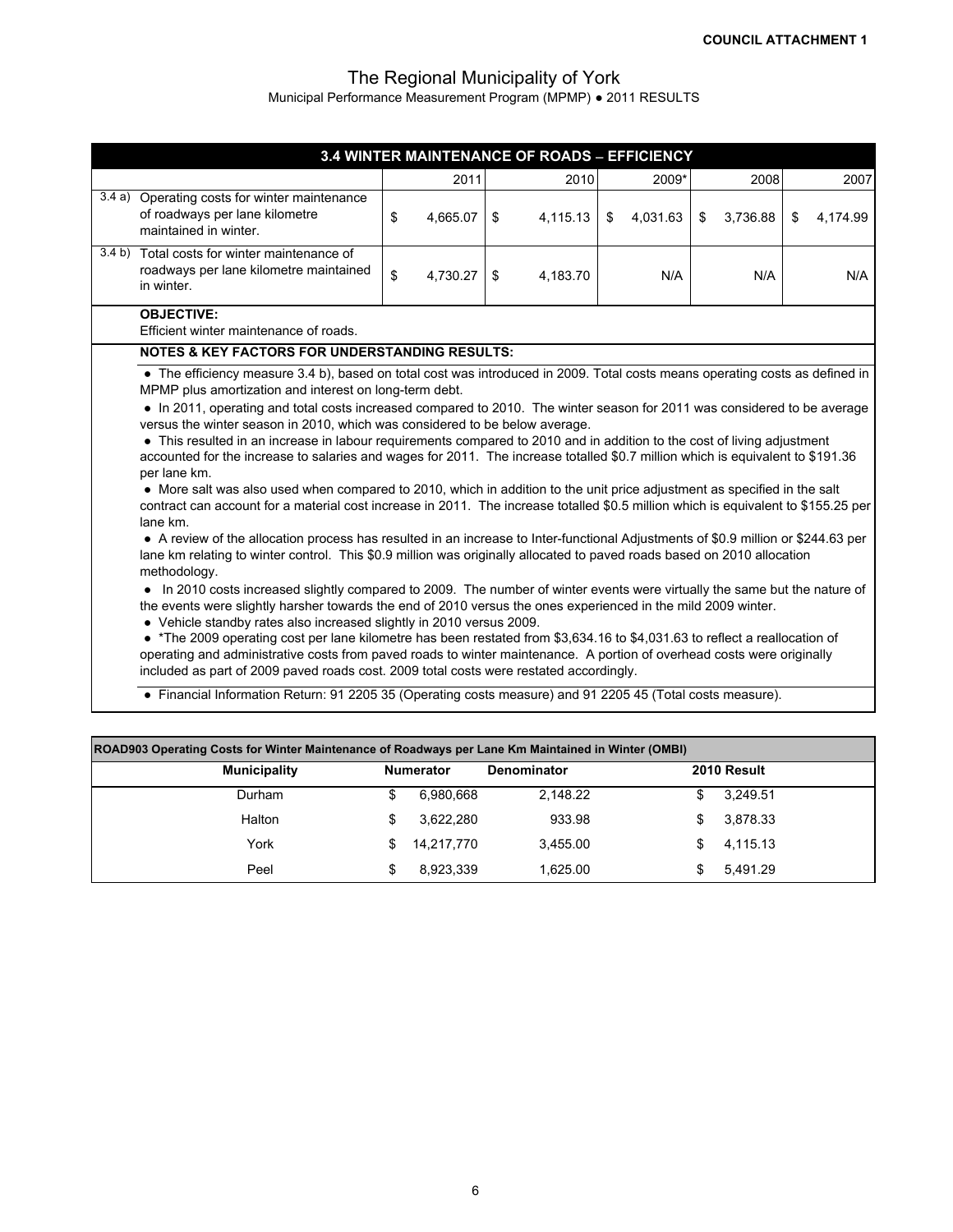Municipal Performance Measurement Program (MPMP) ● 2011 RESULTS

|                                                                     |                                                                                                                                                                                                                                                                                                        |      | <b>3.5 ADEQUACY OF PAVED ROADS - EFFECTIVENESS</b> |      |      |      |  |  |
|---------------------------------------------------------------------|--------------------------------------------------------------------------------------------------------------------------------------------------------------------------------------------------------------------------------------------------------------------------------------------------------|------|----------------------------------------------------|------|------|------|--|--|
|                                                                     |                                                                                                                                                                                                                                                                                                        | 2011 | 2010                                               | 2009 | 2008 | 2007 |  |  |
| 3.5                                                                 | Percentage of paved lane kilometres<br>where the condition is rated as good to<br>very good.                                                                                                                                                                                                           | 83%  | 82%                                                | 82%  | 82%  | 82%  |  |  |
| <b>OBJECTIVE:</b><br>Pavement condition meets municipal objectives. |                                                                                                                                                                                                                                                                                                        |      |                                                    |      |      |      |  |  |
|                                                                     | <b>NOTES &amp; KEY FACTORS FOR UNDERSTANDING RESULTS:</b>                                                                                                                                                                                                                                              |      |                                                    |      |      |      |  |  |
|                                                                     | • The road condition index has been relatively stable. Approximately 90% of new investments are growth related therefore<br>the roads infrastructure is relatively new. The 2011 index at 83% is a reflection of the increased spending in the road<br>rehabilitation and resurfacing capital program. |      |                                                    |      |      |      |  |  |
|                                                                     | • Financial Information Return: 92 2152 07.                                                                                                                                                                                                                                                            |      |                                                    |      |      |      |  |  |

|     | <b>3.6 ADEQUACY OF BRIDGES AND CULVERTS - EFFECTIVENESS</b>                                                                                                                                                                                                                                                                                                            |      |      |      |      |      |  |  |  |  |
|-----|------------------------------------------------------------------------------------------------------------------------------------------------------------------------------------------------------------------------------------------------------------------------------------------------------------------------------------------------------------------------|------|------|------|------|------|--|--|--|--|
|     |                                                                                                                                                                                                                                                                                                                                                                        | 2011 | 2010 | 2009 | 2008 | 2007 |  |  |  |  |
| 3.6 | Percentage of bridges and culverts<br>where the condition is rated as good to<br>very good.                                                                                                                                                                                                                                                                            | 87%  | 91%  | 91%  | N/A  | N/A  |  |  |  |  |
|     | <b>OBJECTIVE:</b><br>Safe bridges and culverts.                                                                                                                                                                                                                                                                                                                        |      |      |      |      |      |  |  |  |  |
|     | <b>NOTES &amp; KEY FACTORS FOR UNDERSTANDING RESULTS:</b>                                                                                                                                                                                                                                                                                                              |      |      |      |      |      |  |  |  |  |
|     | • The effectiveness measure for bridges and culverts was introduced in 2009.<br>• Additional bridges were identified as requiring improvements in 2011. This is due mainly to the aging infrastructure. A<br>bridge rehabilitation and replacement program was implemented in 2011 to maintain and help keep the Region's bridge<br>network in a good state of repair. |      |      |      |      |      |  |  |  |  |

● Financial Information Return: 92 2165 07.

|     |                                                                                                                                                                                                                                             | <b>3.7 WINTER EVENT RESPONSES - EFFECTIVENESS</b> |      |      |      |      |  |  |  |  |
|-----|---------------------------------------------------------------------------------------------------------------------------------------------------------------------------------------------------------------------------------------------|---------------------------------------------------|------|------|------|------|--|--|--|--|
|     |                                                                                                                                                                                                                                             | 2011                                              | 2010 | 2009 | 2008 | 2007 |  |  |  |  |
| 3.7 | Percentage of winter events where the<br>response met or exceeded locally<br>determined municipal service levels for<br>road maintenance.                                                                                                   | 100%                                              | 100% | 100% | 100% | 100% |  |  |  |  |
|     | <b>OBJECTIVE:</b><br>Response to winter storm events meets locally determined service levels for winter road maintenance.                                                                                                                   |                                                   |      |      |      |      |  |  |  |  |
|     | <b>NOTES &amp; KEY FACTORS FOR UNDERSTANDING RESULTS:</b>                                                                                                                                                                                   |                                                   |      |      |      |      |  |  |  |  |
|     | • Favourable conditions resulted in 68 winter events for 2011.<br>• The Region responded to a total of 68 winter events in 2011 compared to 70 winter events in 2010, 71 winter events in<br>2009, 87 winter events in 2008 and 78 in 2007. |                                                   |      |      |      |      |  |  |  |  |
|     | • Financial Information Return: 92 2251 07.                                                                                                                                                                                                 |                                                   |      |      |      |      |  |  |  |  |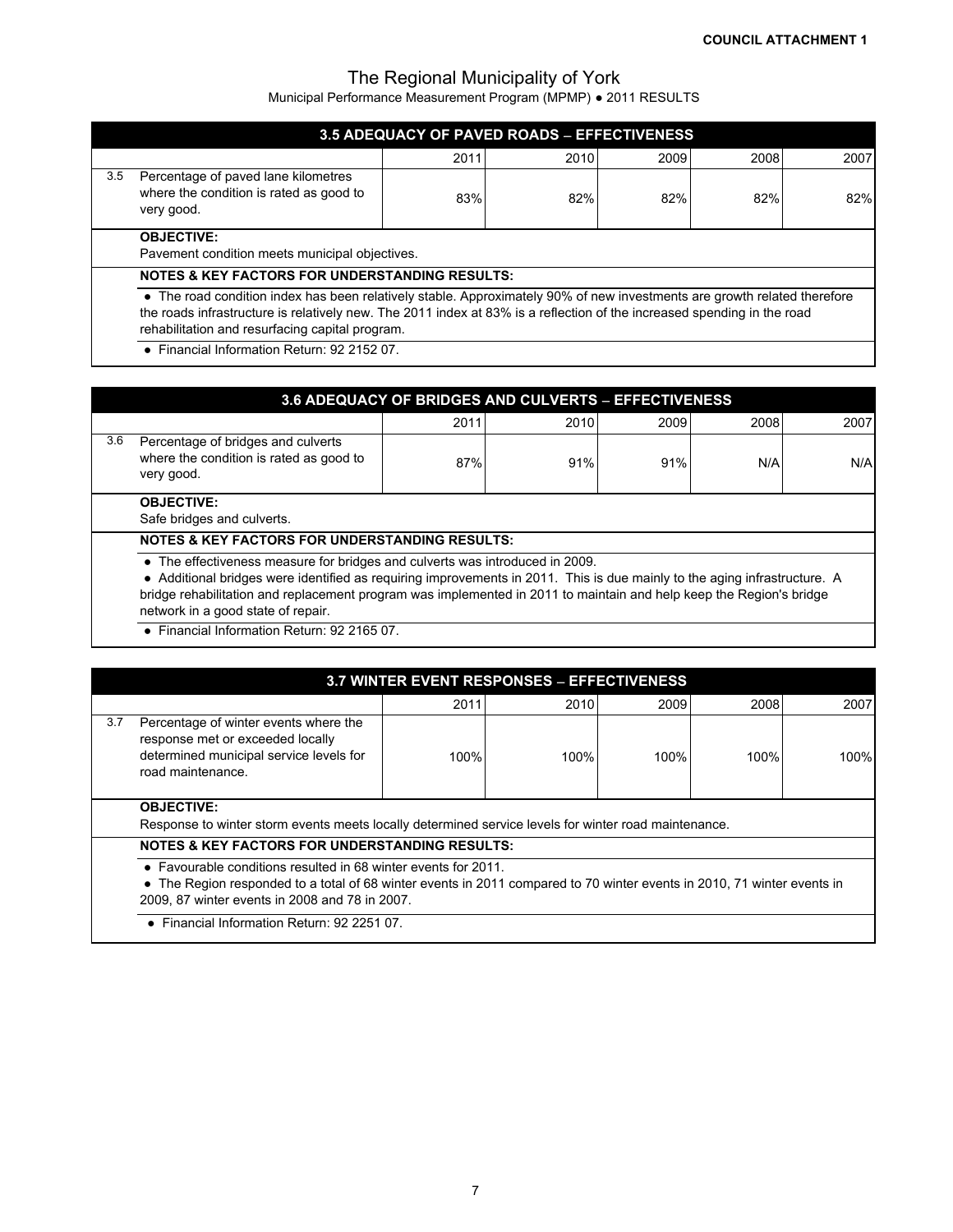## **Conventional Transit**

|        |                                                                                                                                                                                                                                                                                                                                                                                                                                                                                                                                                                                                                                                                                                                                                                                                                                                                                    |            | <b>4.1 CONVENTIONAL TRANSIT - EFFICIENCY</b>              |            |            |            |  |  |  |  |  |
|--------|------------------------------------------------------------------------------------------------------------------------------------------------------------------------------------------------------------------------------------------------------------------------------------------------------------------------------------------------------------------------------------------------------------------------------------------------------------------------------------------------------------------------------------------------------------------------------------------------------------------------------------------------------------------------------------------------------------------------------------------------------------------------------------------------------------------------------------------------------------------------------------|------------|-----------------------------------------------------------|------------|------------|------------|--|--|--|--|--|
|        |                                                                                                                                                                                                                                                                                                                                                                                                                                                                                                                                                                                                                                                                                                                                                                                                                                                                                    | 2011       | 2010                                                      | 2009       | 2008       | 2007       |  |  |  |  |  |
| 4.1 a) | Operating costs for conventional transit<br>per regular service passenger trip.                                                                                                                                                                                                                                                                                                                                                                                                                                                                                                                                                                                                                                                                                                                                                                                                    | \$<br>7.62 | 7.28<br>\$                                                | \$<br>6.98 | 6.20<br>\$ | \$<br>5.90 |  |  |  |  |  |
| 4.1 b) | Total costs for conventional transit per<br>regular service passenger trip.                                                                                                                                                                                                                                                                                                                                                                                                                                                                                                                                                                                                                                                                                                                                                                                                        | \$<br>9.24 | \$<br>8.71                                                | \$<br>8.40 | N/A        | N/A        |  |  |  |  |  |
|        | <b>OBJECTIVE:</b><br>Efficient conventional transit services.                                                                                                                                                                                                                                                                                                                                                                                                                                                                                                                                                                                                                                                                                                                                                                                                                      |            |                                                           |            |            |            |  |  |  |  |  |
|        | <b>NOTES &amp; KEY FACTORS FOR UNDERSTANDING RESULTS:</b>                                                                                                                                                                                                                                                                                                                                                                                                                                                                                                                                                                                                                                                                                                                                                                                                                          |            |                                                           |            |            |            |  |  |  |  |  |
|        | in MPMP plus amortization and interest on long-term debt.<br>• 2011 Cost per trip has increased by 4.7% to \$7.62. The increase in 2011 operating cost per trip over prior year was mainly<br>due to the loss on sale of assets. To comply with PSAB 3150, approximately \$7.0 million (attributed mainly to the sale of buses<br>as a result of early retirement due to safety and mechanical reasons) have been included in operating costs. Without the loss<br>on sale of assets, the cost per trip would decrease by 0.25% to \$7.26.<br>• Operating cost per trip for 2010 increased to \$7.28. The increase in 2010 operating cost per trip over prior year was mainly<br>due to increase in contractor costs.<br>• Starting from 2009, to comply with PSAB 3150, non-capitalized capital expenditures and lost on sale of assets have been<br>included in operating costs. |            |                                                           |            |            |            |  |  |  |  |  |
|        | • Financial Information Return: 91 2203 35 (Operating costs measure) and 91 2203 45 (Total costs measure).                                                                                                                                                                                                                                                                                                                                                                                                                                                                                                                                                                                                                                                                                                                                                                         |            |                                                           |            |            |            |  |  |  |  |  |
|        |                                                                                                                                                                                                                                                                                                                                                                                                                                                                                                                                                                                                                                                                                                                                                                                                                                                                                    |            | <b>4.2 CONVENTIONAL TRANSIT RIDERSHIP - EFFECTIVENESS</b> |            |            |            |  |  |  |  |  |
|        |                                                                                                                                                                                                                                                                                                                                                                                                                                                                                                                                                                                                                                                                                                                                                                                                                                                                                    | 2011       | 2010                                                      | 2009       | 2008       | 2007       |  |  |  |  |  |
| 4.2    | Number of conventional transit<br>passenger trips per person in the service<br>area in a year.                                                                                                                                                                                                                                                                                                                                                                                                                                                                                                                                                                                                                                                                                                                                                                                     | 18.2       | 18.3                                                      | 17.7       | 18.6       | 18.5       |  |  |  |  |  |
|        | <b>OBJECTIVE:</b>                                                                                                                                                                                                                                                                                                                                                                                                                                                                                                                                                                                                                                                                                                                                                                                                                                                                  |            |                                                           |            |            |            |  |  |  |  |  |

Maximum utilization of municipal transit services.

#### **NOTES & KEY FACTORS FOR UNDERSTANDING RESULTS:**

● Ridership growth for 2011 was quite strong for the first 9 months, but was affected by the 69 day labour strike from October 24 to December 31. Total ridership reached 19.8 million, a 2.0% increase over 2010. 2011 ridership growth was less than the Region's population increase of 2.2%. Had the strike not happened and ridership achieved the projected 21.8 million, passenger trips per person in 2011 would have increased to about 20.1.

● 2010 ridership has improved by 3.4% over 2009. The increase was attributed to economic recovery and service improvements implemented in 2010.

**●** Financial Information Return: 92 2351 07.

| TRNT901M Operating Costs for Conventional Transit per Regular Service Passenger Trip (OMBI) |                  |                    |             |  |
|---------------------------------------------------------------------------------------------|------------------|--------------------|-------------|--|
| <b>Municipality</b>                                                                         | <b>Numerator</b> | <b>Denominator</b> | 2010 Result |  |
| Ottawa                                                                                      | \$ 304,548,113   | 99,287,638         | 3.07<br>S   |  |
| Durham                                                                                      | 51.732.245<br>S. | 9.120.880          | 5.67<br>\$  |  |
| York                                                                                        | \$141,147,804    | 19,395,721         | 7.28<br>S   |  |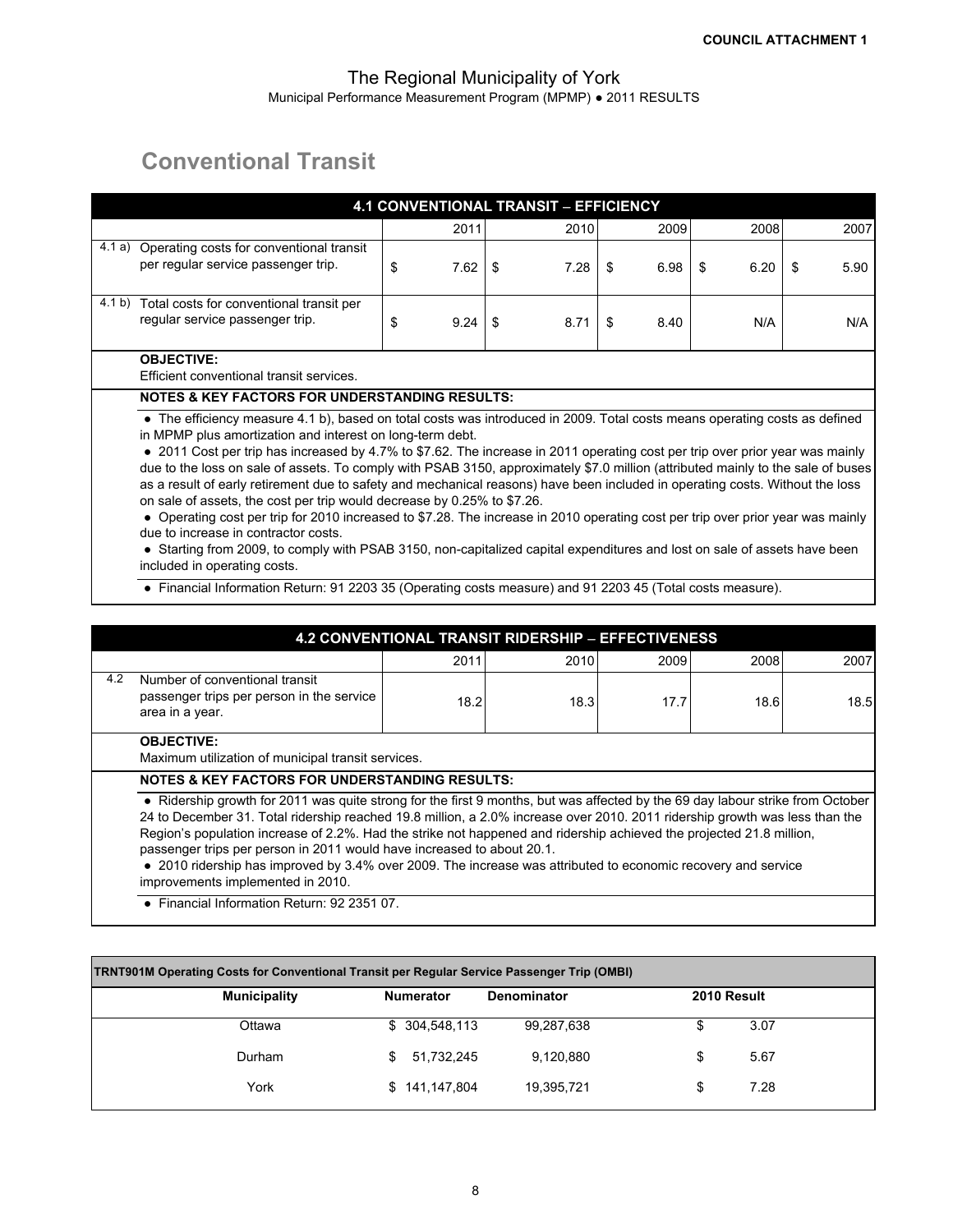# **Wastewater (Sewage)**

| 5.1 WASTEWATER COLLECTION/CONVEYANCE - EFFICIENCY                                                                                                                                                                                                                                                                                                                                                                                                                                                                                                                                                                                                                                                                                                                                                                                                                                                                                                                                                                                                                                                                                                                                                                                                                                                                                                                                                                                                                                                                                                                                                                                                                                                                                                                                                                                                       |                  |                  |              |      |      |
|---------------------------------------------------------------------------------------------------------------------------------------------------------------------------------------------------------------------------------------------------------------------------------------------------------------------------------------------------------------------------------------------------------------------------------------------------------------------------------------------------------------------------------------------------------------------------------------------------------------------------------------------------------------------------------------------------------------------------------------------------------------------------------------------------------------------------------------------------------------------------------------------------------------------------------------------------------------------------------------------------------------------------------------------------------------------------------------------------------------------------------------------------------------------------------------------------------------------------------------------------------------------------------------------------------------------------------------------------------------------------------------------------------------------------------------------------------------------------------------------------------------------------------------------------------------------------------------------------------------------------------------------------------------------------------------------------------------------------------------------------------------------------------------------------------------------------------------------------------|------------------|------------------|--------------|------|------|
|                                                                                                                                                                                                                                                                                                                                                                                                                                                                                                                                                                                                                                                                                                                                                                                                                                                                                                                                                                                                                                                                                                                                                                                                                                                                                                                                                                                                                                                                                                                                                                                                                                                                                                                                                                                                                                                         | 2011             | 2010*            | 2009*        | 2008 | 2007 |
| 5.1 a) Operating costs for the<br>collection/conveyance of wastewater per<br>kilometre of wastewater main.                                                                                                                                                                                                                                                                                                                                                                                                                                                                                                                                                                                                                                                                                                                                                                                                                                                                                                                                                                                                                                                                                                                                                                                                                                                                                                                                                                                                                                                                                                                                                                                                                                                                                                                                              | \$<br>62,143.56  | \$<br>61,748.87  | \$ 60,396.54 | N/A  | N/A  |
| 5.1 b) Total costs for the collection/conveyance<br>of wastewater per kilometre of<br>wastewater main.                                                                                                                                                                                                                                                                                                                                                                                                                                                                                                                                                                                                                                                                                                                                                                                                                                                                                                                                                                                                                                                                                                                                                                                                                                                                                                                                                                                                                                                                                                                                                                                                                                                                                                                                                  | \$<br>201,355.56 | \$<br>200,627.76 | \$183,599.84 | N/A  | N/A  |
| <b>OBJECTIVE:</b><br>Efficient municipal wastewater collection/conveyance.                                                                                                                                                                                                                                                                                                                                                                                                                                                                                                                                                                                                                                                                                                                                                                                                                                                                                                                                                                                                                                                                                                                                                                                                                                                                                                                                                                                                                                                                                                                                                                                                                                                                                                                                                                              |                  |                  |              |      |      |
| <b>NOTES &amp; KEY FACTORS FOR UNDERSTANDING RESULTS:</b>                                                                                                                                                                                                                                                                                                                                                                                                                                                                                                                                                                                                                                                                                                                                                                                                                                                                                                                                                                                                                                                                                                                                                                                                                                                                                                                                                                                                                                                                                                                                                                                                                                                                                                                                                                                               |                  |                  |              |      |      |
| in MPMP plus amortization and interest on long-term debt.<br>• York Region started to report this measure in 2009 because the definition of this measure changed to include conveyance<br>of wastewater.<br>• Local area municipalities are responsible for sewage collection from the street line to the trunk works. York Region is<br>responsible for trunk sanitary sewage conveyance from municipalities to the water pollution control plants.<br>• Due to York Region being the Upper Tier, costs are allocated over a small denominator as 90% of the total system is under<br>Lower Tier responsibility.<br>• Operating costs per kilometre increased by 1% in 2011 primarily due to an increase in York Durham System's costs of \$0.7<br>million over 2010. The total length of the wastewater pipe in 2011 was 293 kilometres (4.6% increase over 2010).<br>• Total costs per kilometre increased by 0.4% in 2011. This increase is a result of the factors mentioned above for operating<br>costs plus increases in interest on long-term debt of \$1.3 million and amortization costs of \$0.6 million.<br>• 2010 Operating costs per kilometre increased 2%. The increase was a result of York Durham System operating cost<br>increase of \$0.6 million and an increase in non-tangible capital asset cost of \$0.1 million.<br>• 2010 total costs per kilometre increased 9%. This increase was a result of the factors mentioned above for operating costs<br>plus increases in interest on long-term debt of \$4.7 million and amortization costs of \$0.6 million.<br>• *The 2009 and 2010 cost per kilometre of wastewater main has been restated in 2011 to reflect a change in treatment of<br>capital support costs that were previously allocated to operating facilities. Operating costs of capital projects were originally |                  |                  |              |      |      |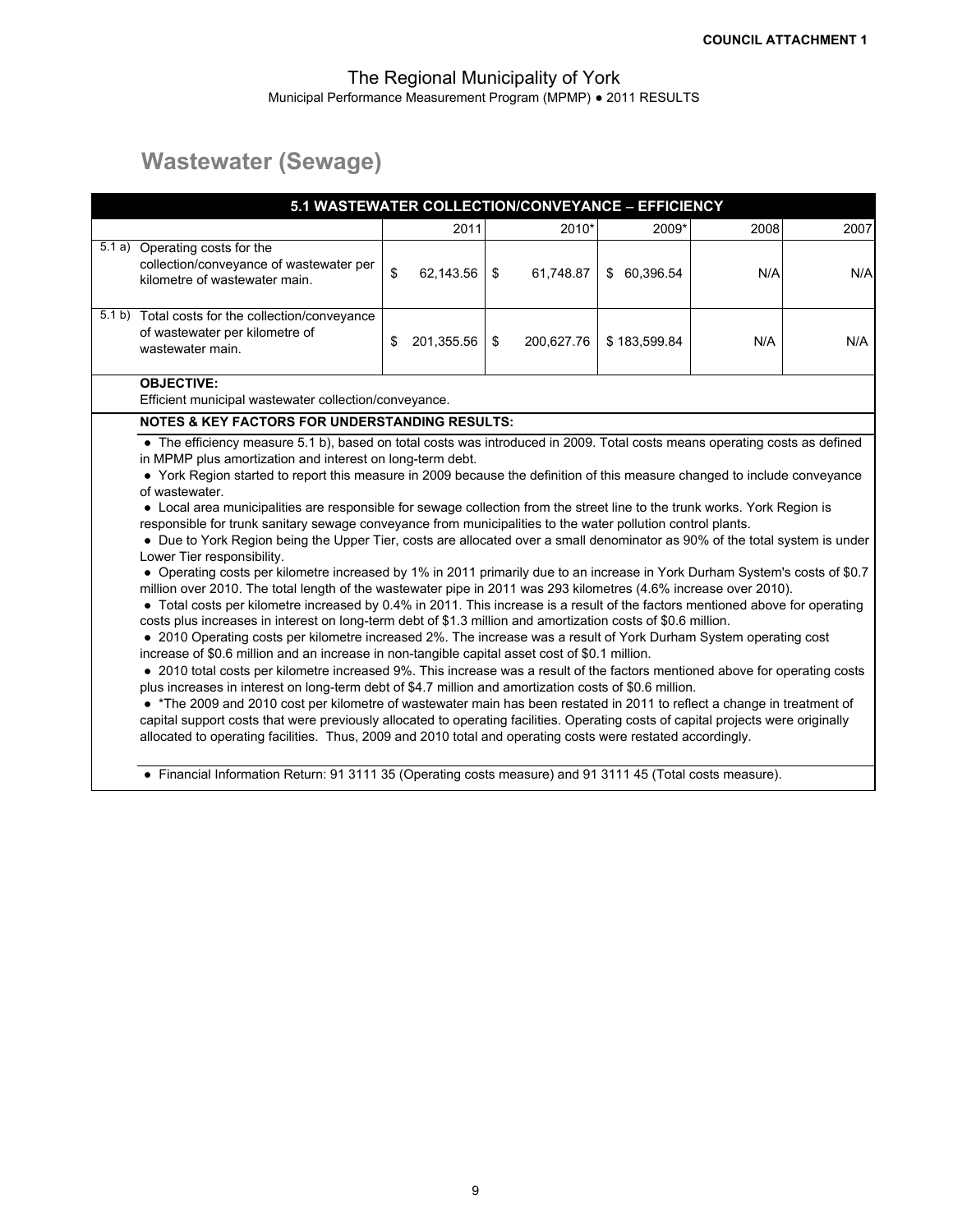| 5.2 WASTEWATER TREATMENT AND DISPOSAL - EFFICIENCY                                                                                                                                                                                                                                                                                                                                                                                                                                                                                                                                                                                                                                                                                                                                                                                                                                                                                                                                                                                                                                                                                                                                                                                                                                                                                                                                                                                                                                                                                                                                                                                                                                                                                                                                                                                                                                                                                                                                                                                                                                                                                                                                                                                                                                                            |    |        |    |        |    |        |    |        |    |        |  |
|---------------------------------------------------------------------------------------------------------------------------------------------------------------------------------------------------------------------------------------------------------------------------------------------------------------------------------------------------------------------------------------------------------------------------------------------------------------------------------------------------------------------------------------------------------------------------------------------------------------------------------------------------------------------------------------------------------------------------------------------------------------------------------------------------------------------------------------------------------------------------------------------------------------------------------------------------------------------------------------------------------------------------------------------------------------------------------------------------------------------------------------------------------------------------------------------------------------------------------------------------------------------------------------------------------------------------------------------------------------------------------------------------------------------------------------------------------------------------------------------------------------------------------------------------------------------------------------------------------------------------------------------------------------------------------------------------------------------------------------------------------------------------------------------------------------------------------------------------------------------------------------------------------------------------------------------------------------------------------------------------------------------------------------------------------------------------------------------------------------------------------------------------------------------------------------------------------------------------------------------------------------------------------------------------------------|----|--------|----|--------|----|--------|----|--------|----|--------|--|
|                                                                                                                                                                                                                                                                                                                                                                                                                                                                                                                                                                                                                                                                                                                                                                                                                                                                                                                                                                                                                                                                                                                                                                                                                                                                                                                                                                                                                                                                                                                                                                                                                                                                                                                                                                                                                                                                                                                                                                                                                                                                                                                                                                                                                                                                                                               |    | 2011   |    | 2010*  |    | 2009*  |    | 2008   |    | 2007   |  |
| 5.2 a) Operating costs for the treatment and<br>disposal of wastewater per megalitre.                                                                                                                                                                                                                                                                                                                                                                                                                                                                                                                                                                                                                                                                                                                                                                                                                                                                                                                                                                                                                                                                                                                                                                                                                                                                                                                                                                                                                                                                                                                                                                                                                                                                                                                                                                                                                                                                                                                                                                                                                                                                                                                                                                                                                         | \$ | 338.34 | \$ | 292.73 | \$ | 289.99 | \$ | 242.11 | \$ | 241.57 |  |
| 5.2 b) Total costs for the treatment and disposal<br>of wastewater per megalitre.                                                                                                                                                                                                                                                                                                                                                                                                                                                                                                                                                                                                                                                                                                                                                                                                                                                                                                                                                                                                                                                                                                                                                                                                                                                                                                                                                                                                                                                                                                                                                                                                                                                                                                                                                                                                                                                                                                                                                                                                                                                                                                                                                                                                                             | \$ | 500.94 | \$ | 403.32 | \$ | 405.08 |    | N/A    |    | N/A    |  |
| <b>OBJECTIVE:</b><br>Efficient municipal wastewater treatment and disposal.                                                                                                                                                                                                                                                                                                                                                                                                                                                                                                                                                                                                                                                                                                                                                                                                                                                                                                                                                                                                                                                                                                                                                                                                                                                                                                                                                                                                                                                                                                                                                                                                                                                                                                                                                                                                                                                                                                                                                                                                                                                                                                                                                                                                                                   |    |        |    |        |    |        |    |        |    |        |  |
| <b>NOTES &amp; KEY FACTORS FOR UNDERSTANDING RESULTS:</b>                                                                                                                                                                                                                                                                                                                                                                                                                                                                                                                                                                                                                                                                                                                                                                                                                                                                                                                                                                                                                                                                                                                                                                                                                                                                                                                                                                                                                                                                                                                                                                                                                                                                                                                                                                                                                                                                                                                                                                                                                                                                                                                                                                                                                                                     |    |        |    |        |    |        |    |        |    |        |  |
| • The efficiency measure 5.2 b), based on total costs was introduced in 2009. Total costs means operating costs as defined<br>in MPMP plus amortization and interest on long-term debt.<br>• 2011 operating costs increased by 16% over 2010 mainly due to higher operational costs for Duffin Creek Operations of<br>\$2.2 million due to commissioning of Stage 3 liquids in late 2010 as well as an increase of \$0.95 million pertaining to Peel<br>Wastewater Treatment. Also, total megalitre of Wastewater treated dropped by 1% in 2011 over 2010.<br>• Total costs per megalitre increased by 24% in 2011. This increase is a result of the factors mentioned above for operating<br>costs plus increases in interest on long-term debt of \$85K and amortization costs of \$6 million.<br>• Approximately 85% of the total wastewater generated in York Region in 2011 is treated at the Duffin Creek Water Pollution<br>Control Plant (WPCP) of the York-Durham Sewage System. The Duffin Creek facility is jointly owned by York and Durham<br>Regions. York Region funds about 80% of the operating costs of this shared use treatment facility. Wastewater treated by the<br>Peel Sewage System accounts for 10% of the wastewater flows for York Region. The remaining 5% of wastewater generated<br>in the Region is treated at smaller sewage treatment facilities in York Region.<br>• The 2010 operating costs per megalitre for the treatment and disposal of wastewater increased 1% due to cost increases<br>related to Duffin Creek operations.<br>• The 2010 total costs per megalitre for the treatment and disposal of wastewater remained relatively unchanged from 2009.<br>• In 2010, 84% of the Region's wastewater was treated through Duffin Creek, 10% through Peel Region and 6% through the<br>northern Region's various wastewater treatment plants and lagoon systems.<br>• *The 2009 and 2010 cost per megalitre for treatment and disposal of wastewater has been restated in 2011 to reflect a<br>change in treatment of capital support costs that were previously allocated to operating facilities. Operating costs of capital<br>projects were originally allocated to operating facilities. Thus, 2009 and 2010 total operating costs were restated accordingly. |    |        |    |        |    |        |    |        |    |        |  |
| • Financial Information Return: 91 3112 35 (Operating costs measure) and 91 3112 45 (Total costs measure).                                                                                                                                                                                                                                                                                                                                                                                                                                                                                                                                                                                                                                                                                                                                                                                                                                                                                                                                                                                                                                                                                                                                                                                                                                                                                                                                                                                                                                                                                                                                                                                                                                                                                                                                                                                                                                                                                                                                                                                                                                                                                                                                                                                                    |    |        |    |        |    |        |    |        |    |        |  |

|                     | WWTR310M Operating Cost of Wastewater Treatment/Disposal per Megalitre Treated (OMBI) |             |    |             |  |  |  |  |  |  |  |  |
|---------------------|---------------------------------------------------------------------------------------|-------------|----|-------------|--|--|--|--|--|--|--|--|
| <b>Municipality</b> | <b>Numerator</b>                                                                      | Denominator |    | 2010 Result |  |  |  |  |  |  |  |  |
| Peel                | 30,569,982<br>S.                                                                      | 198,553     | \$ | 153.96      |  |  |  |  |  |  |  |  |
| York                | 37,299,976<br>\$                                                                      | 121,816     | \$ | 306.20      |  |  |  |  |  |  |  |  |
| Halton              | 34,616,989<br>S.                                                                      | 84,189      | \$ | 411.18      |  |  |  |  |  |  |  |  |
| Durham              | 33,919,368<br>S.                                                                      | 71,986      | \$ | 471.19      |  |  |  |  |  |  |  |  |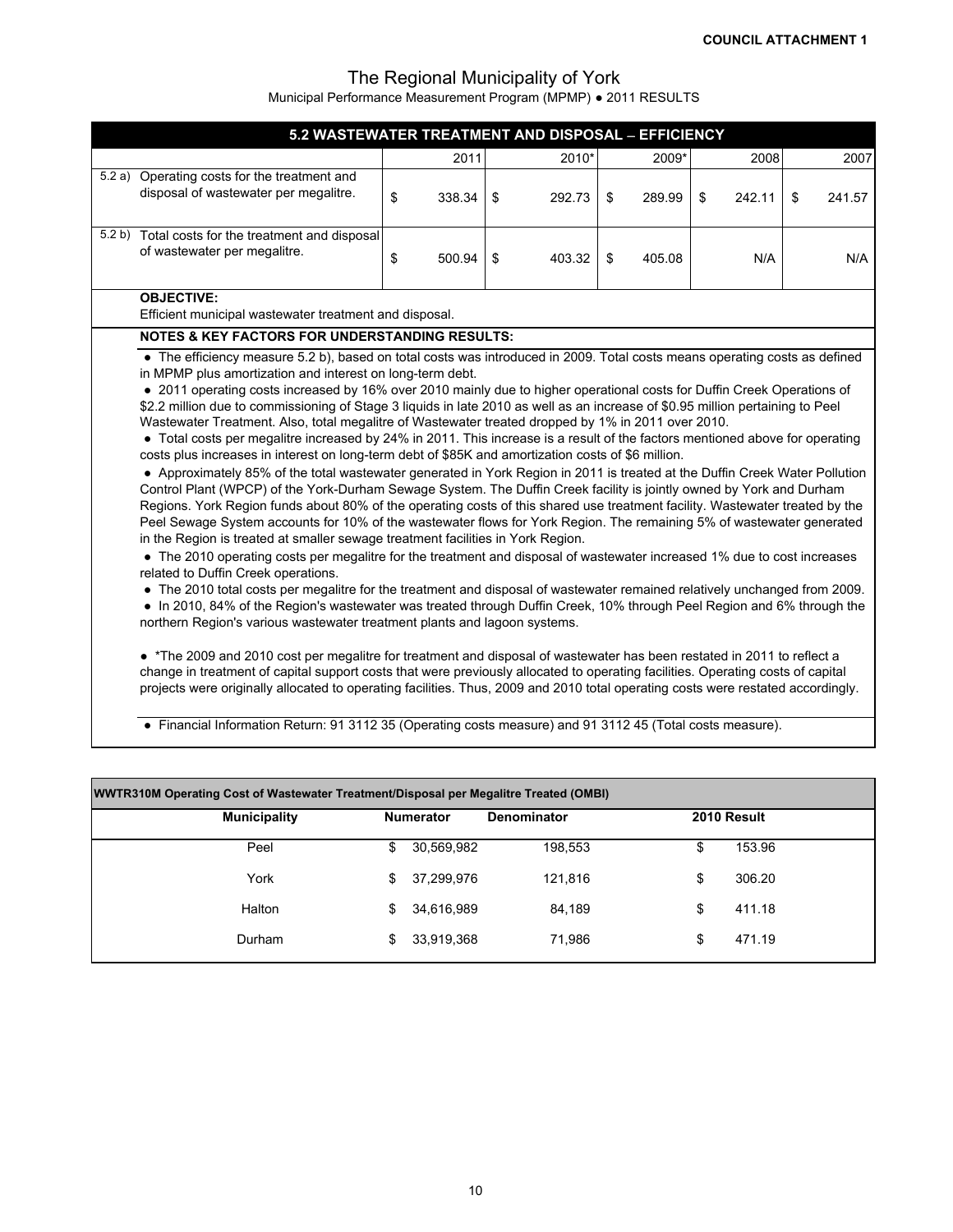|                                                                                                                                                                                                                                                                                                                                                                                                                                                                                                                                                                                                                                                                                                                                                                                                                                                                                                                                                                                                                                                                                                                                                                                                                                                                                                                                                                                                                                                                                                                                                                                                                                                                                                                                                                                                                                                                                                                                                                                                                                                                                                                                                                                                                       | 5.3 WASTEWATER INTEGRATED SYSTEM - EFFICIENCY |    |        |    |        |    |        |      |      |
|-----------------------------------------------------------------------------------------------------------------------------------------------------------------------------------------------------------------------------------------------------------------------------------------------------------------------------------------------------------------------------------------------------------------------------------------------------------------------------------------------------------------------------------------------------------------------------------------------------------------------------------------------------------------------------------------------------------------------------------------------------------------------------------------------------------------------------------------------------------------------------------------------------------------------------------------------------------------------------------------------------------------------------------------------------------------------------------------------------------------------------------------------------------------------------------------------------------------------------------------------------------------------------------------------------------------------------------------------------------------------------------------------------------------------------------------------------------------------------------------------------------------------------------------------------------------------------------------------------------------------------------------------------------------------------------------------------------------------------------------------------------------------------------------------------------------------------------------------------------------------------------------------------------------------------------------------------------------------------------------------------------------------------------------------------------------------------------------------------------------------------------------------------------------------------------------------------------------------|-----------------------------------------------|----|--------|----|--------|----|--------|------|------|
|                                                                                                                                                                                                                                                                                                                                                                                                                                                                                                                                                                                                                                                                                                                                                                                                                                                                                                                                                                                                                                                                                                                                                                                                                                                                                                                                                                                                                                                                                                                                                                                                                                                                                                                                                                                                                                                                                                                                                                                                                                                                                                                                                                                                                       |                                               |    | 2011   |    | 2010*  |    | 2009*  | 2008 | 2007 |
| 5.3 a) Operating costs for the<br>collection/conveyance, treatment, and<br>disposal of wastewater per megalitre<br>(integrated system).                                                                                                                                                                                                                                                                                                                                                                                                                                                                                                                                                                                                                                                                                                                                                                                                                                                                                                                                                                                                                                                                                                                                                                                                                                                                                                                                                                                                                                                                                                                                                                                                                                                                                                                                                                                                                                                                                                                                                                                                                                                                               |                                               | \$ | 489.47 | \$ | 434.66 | \$ | 433.49 | N/A  | N/A  |
| 5.3 b) Total costs for the collection/conveyance,<br>treatment, and disposal of wastewater<br>per megalitre (integrated system).                                                                                                                                                                                                                                                                                                                                                                                                                                                                                                                                                                                                                                                                                                                                                                                                                                                                                                                                                                                                                                                                                                                                                                                                                                                                                                                                                                                                                                                                                                                                                                                                                                                                                                                                                                                                                                                                                                                                                                                                                                                                                      |                                               | \$ | 990.62 | \$ | 864.47 | \$ | 841.31 | N/A  | N/A  |
| <b>OBJECTIVE:</b>                                                                                                                                                                                                                                                                                                                                                                                                                                                                                                                                                                                                                                                                                                                                                                                                                                                                                                                                                                                                                                                                                                                                                                                                                                                                                                                                                                                                                                                                                                                                                                                                                                                                                                                                                                                                                                                                                                                                                                                                                                                                                                                                                                                                     |                                               |    |        |    |        |    |        |      |      |
|                                                                                                                                                                                                                                                                                                                                                                                                                                                                                                                                                                                                                                                                                                                                                                                                                                                                                                                                                                                                                                                                                                                                                                                                                                                                                                                                                                                                                                                                                                                                                                                                                                                                                                                                                                                                                                                                                                                                                                                                                                                                                                                                                                                                                       |                                               |    |        |    |        |    |        |      |      |
|                                                                                                                                                                                                                                                                                                                                                                                                                                                                                                                                                                                                                                                                                                                                                                                                                                                                                                                                                                                                                                                                                                                                                                                                                                                                                                                                                                                                                                                                                                                                                                                                                                                                                                                                                                                                                                                                                                                                                                                                                                                                                                                                                                                                                       |                                               |    |        |    |        |    |        |      |      |
| Efficient municipal wastewater system (integrated system).<br><b>NOTES &amp; KEY FACTORS FOR UNDERSTANDING RESULTS:</b><br>• The efficiency measure 5.3 b), based on total costs was introduced in 2009. Total costs means operating costs as defined<br>in MPMP plus amortization and interest on long-term debt.<br>• York Region started to report Measure 5.1 in 2009 because the definition of this measure changes to include conveyance<br>of wastewater.<br>• The costs noted above represent conveyance, treatment and disposal and do not represent costs of an integrated system.<br>• Operating costs per megalitre increased by 13% in 2011 mainly due to higher operational costs for Duffin Creek Operations<br>of \$2.2 million, increase in Peel Wastewater Treatment costs of \$0.95 million and York Durham System's costs of \$0.7 million<br>in 2011 over 2010.<br>• Total costs per megalitre increased by 15% due to the factors mentioned above for operating costs plus increases in<br>interest on long-term debt of \$1.4 million and amortization costs of \$6.6 million. York Region operates 293 kilometres of trunk<br>sewer lines, representing 10% of local system.<br>• \$3.1 million related to easements in 2011 purchased for South east Collector project has been excluded from the measures<br>"Wastewater Collection/Conveyance" and "Wastewater Treatment and Disposal". These easements costs relate to a capital<br>project and are not capitalized as per Tangible Capital Asset policy. This capital related cost has been reported under Other<br>Environmental Services operating cost in Schedule 40.<br>• 2010 operating costs per megalitre remained relatively unchanged from 2009.<br>• The 2010 total costs per megalitre increased 3%. This is a result of increases in interest on long-term debt of 18% (\$5.1<br>million increase) and amortization costs of 3% (\$0.5 million increase).<br>• *The 2009 and 2010 cost per megalitre for collection, treatment and disposal of wastewater has been restated in 2011 to<br>reflect a change in treatment of capital support costs that were previously allocated to operating facilities. Operating costs of |                                               |    |        |    |        |    |        |      |      |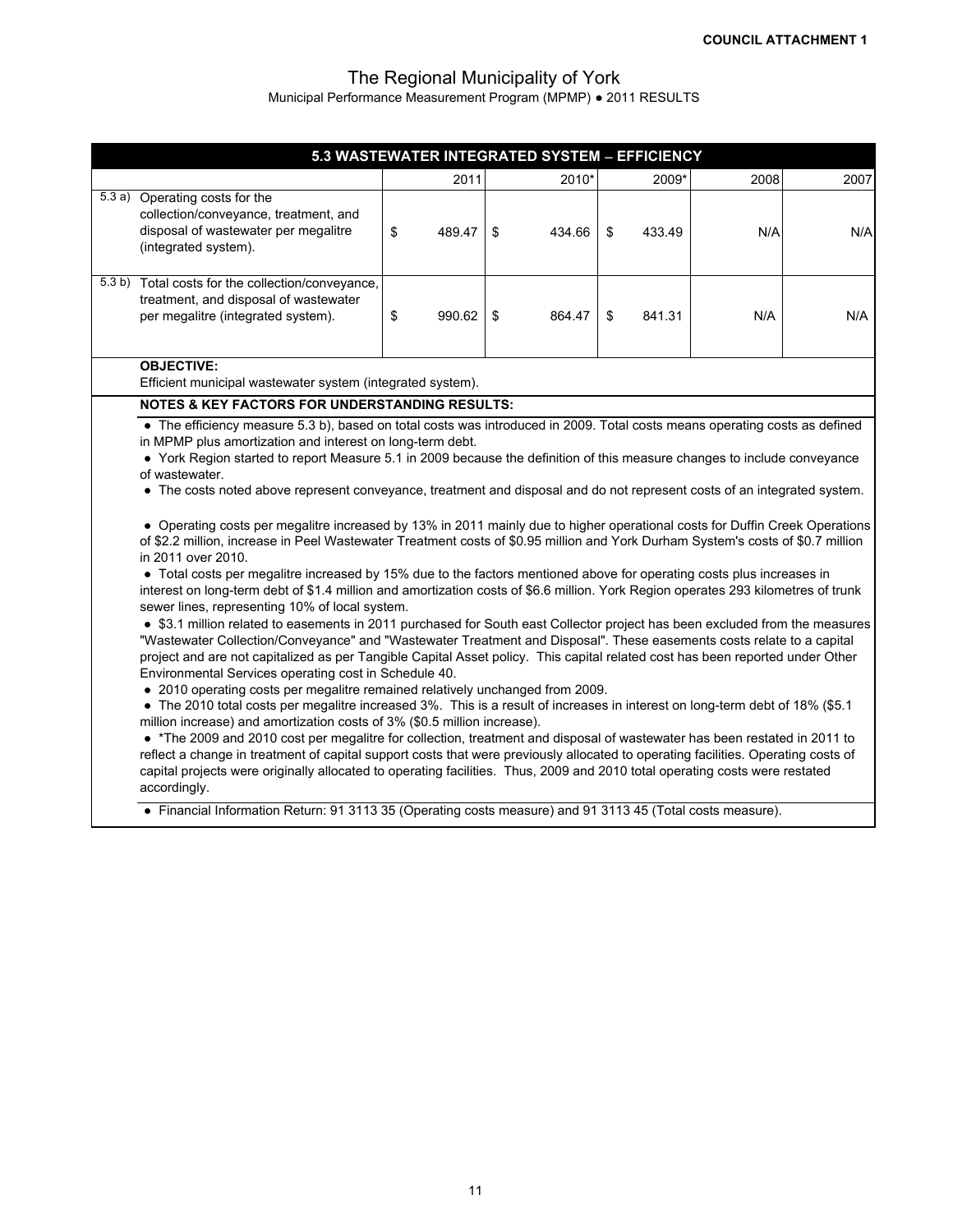Municipal Performance Measurement Program (MPMP) ● 2011 RESULTS

|     | 5.4 WASTEWATER MAIN BACKUPS - EFFECTIVENESS                                                                |      |      |      |      |      |  |  |  |  |
|-----|------------------------------------------------------------------------------------------------------------|------|------|------|------|------|--|--|--|--|
|     |                                                                                                            | 2011 | 2010 | 2009 | 2008 | 2007 |  |  |  |  |
| 5.4 | Number of wastewater main backups per<br>100 kilometres of wastewater main in a<br>year.                   | N/A  | N/A  | N/A  | N/A  | N/A  |  |  |  |  |
|     | <b>OBJECTIVE:</b><br>Municipal sewage management practices prevent environmental and human health hazards. |      |      |      |      |      |  |  |  |  |
|     | NATES & IZEV EASTADS FAD UNDERSTANDING BESULTS.                                                            |      |      |      |      |      |  |  |  |  |

#### **NOTES & KEY FACTORS FOR UNDERSTANDING RESULTS:**

 ● York Region operates 293 kilometres of trunk sewer lines. Wastewater sewer backups do not apply to trunk sewer conduits mainly because of the large diameter and slope of the pipes. The pipes are required to be constructed as self-scouring. This measure would be applicable to the local systems, operated by the local area municipalities.

 **●** Financial Information Return: 92 3154 07.

|     |                                                                                                                                                                                                                                                                                                                                                                                                                                                                                                                                                                                                                   |           | <b>5.5 WASTEWATER BYPASSES TREATMENT - EFFECTIVENESS</b> |        |        |           |  |  |  |  |
|-----|-------------------------------------------------------------------------------------------------------------------------------------------------------------------------------------------------------------------------------------------------------------------------------------------------------------------------------------------------------------------------------------------------------------------------------------------------------------------------------------------------------------------------------------------------------------------------------------------------------------------|-----------|----------------------------------------------------------|--------|--------|-----------|--|--|--|--|
|     |                                                                                                                                                                                                                                                                                                                                                                                                                                                                                                                                                                                                                   | 2011      | 2010                                                     | 2009   | 2008   | 2007      |  |  |  |  |
| 5.5 | Percentage of wastewater estimated to<br>have by-passed treatment.                                                                                                                                                                                                                                                                                                                                                                                                                                                                                                                                                | $0.000\%$ | 0.009%                                                   | 0.023% | 0.008% | $0.000\%$ |  |  |  |  |
|     | <b>OBJECTIVE:</b><br>Municipal sewage management practices prevent environmental and human health hazards.                                                                                                                                                                                                                                                                                                                                                                                                                                                                                                        |           |                                                          |        |        |           |  |  |  |  |
|     | <b>NOTES &amp; KEY FACTORS FOR UNDERSTANDING RESULTS:</b>                                                                                                                                                                                                                                                                                                                                                                                                                                                                                                                                                         |           |                                                          |        |        |           |  |  |  |  |
|     | • There were no spills in 2011 for the Region. However, one spill occurred at Town of Markham chamber which was plugged<br>by overgrown tree roots that resulted in an overflow. Although York Region staff were onsite and contacted the MOE's Spill<br>Action Centre, the Town bears the responsibility for the spill, considering it involved the Town's infrastructure.<br>• In 2010, 11,390 cubic meters of untreated sewage was released into the environment due to vandalism at the Holland<br>Landing Lagoons. This represents about 0.009% of the total megalitres of treated and untreated wastewater. |           |                                                          |        |        |           |  |  |  |  |
|     | • Financial Information Return: 92 3155 07.                                                                                                                                                                                                                                                                                                                                                                                                                                                                                                                                                                       |           |                                                          |        |        |           |  |  |  |  |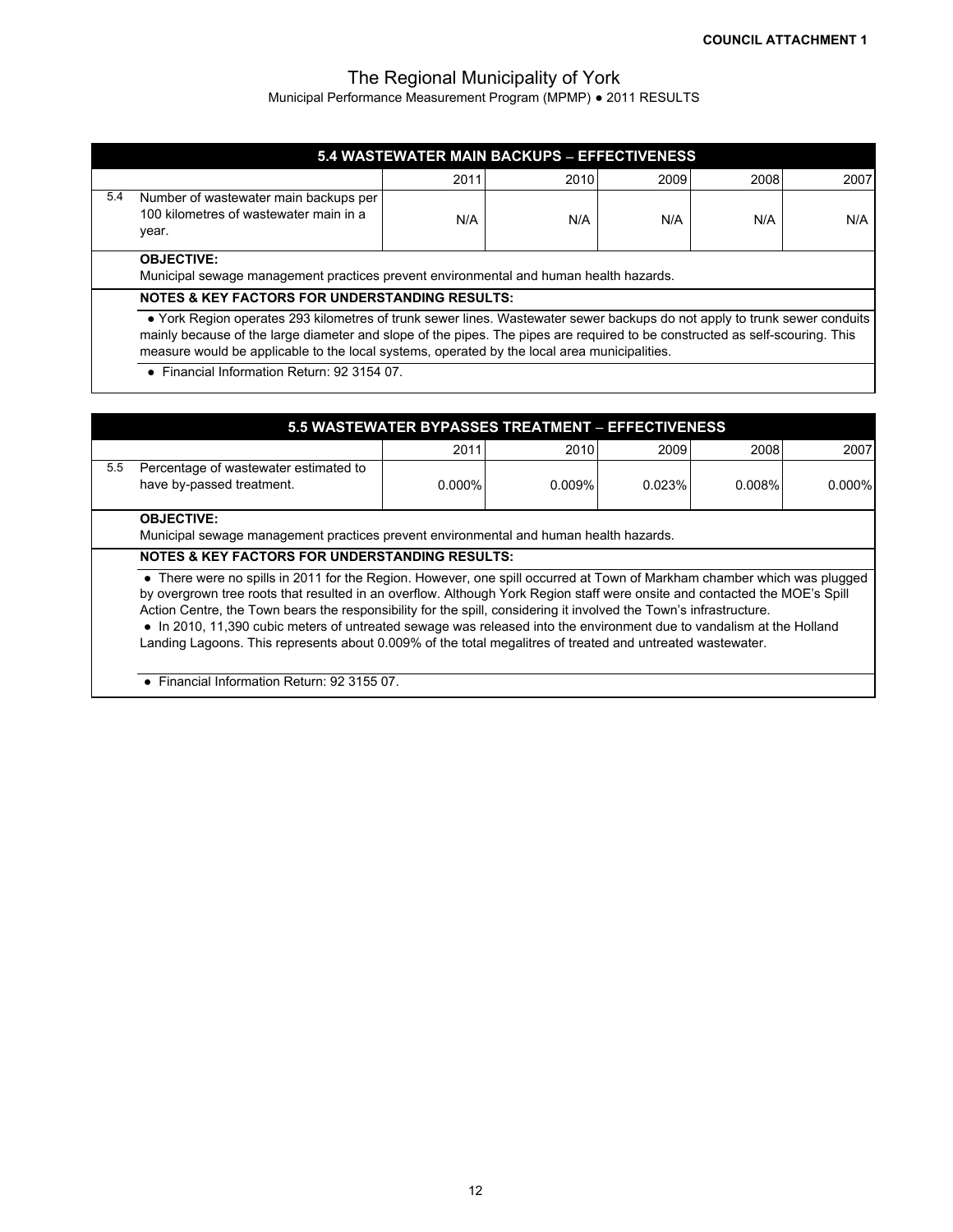# **Drinking Water**

|                                                                                                                                                                                                                                                                                                                                                                                                                                                                                                                                                                                                                                                                                                                                                                                                                                                                                                                                                                                                                                                                                                                                                                                                                                                                                                                                                                                                                                                                                                                                                                                                                                                                                                                                                                                                                                                                                                                                                                                                                                                                                                                                                                                                                                                                                                                                                  |                    | 6.1 DRINKING WATER TREATMENT - EFFICIENCY |              |              |              |
|--------------------------------------------------------------------------------------------------------------------------------------------------------------------------------------------------------------------------------------------------------------------------------------------------------------------------------------------------------------------------------------------------------------------------------------------------------------------------------------------------------------------------------------------------------------------------------------------------------------------------------------------------------------------------------------------------------------------------------------------------------------------------------------------------------------------------------------------------------------------------------------------------------------------------------------------------------------------------------------------------------------------------------------------------------------------------------------------------------------------------------------------------------------------------------------------------------------------------------------------------------------------------------------------------------------------------------------------------------------------------------------------------------------------------------------------------------------------------------------------------------------------------------------------------------------------------------------------------------------------------------------------------------------------------------------------------------------------------------------------------------------------------------------------------------------------------------------------------------------------------------------------------------------------------------------------------------------------------------------------------------------------------------------------------------------------------------------------------------------------------------------------------------------------------------------------------------------------------------------------------------------------------------------------------------------------------------------------------|--------------------|-------------------------------------------|--------------|--------------|--------------|
|                                                                                                                                                                                                                                                                                                                                                                                                                                                                                                                                                                                                                                                                                                                                                                                                                                                                                                                                                                                                                                                                                                                                                                                                                                                                                                                                                                                                                                                                                                                                                                                                                                                                                                                                                                                                                                                                                                                                                                                                                                                                                                                                                                                                                                                                                                                                                  | 2011               | 2010*                                     | 2009*        | 2008         | 2007         |
| 6.1 a) Operating costs for the treatment of<br>drinking water per megalitre.                                                                                                                                                                                                                                                                                                                                                                                                                                                                                                                                                                                                                                                                                                                                                                                                                                                                                                                                                                                                                                                                                                                                                                                                                                                                                                                                                                                                                                                                                                                                                                                                                                                                                                                                                                                                                                                                                                                                                                                                                                                                                                                                                                                                                                                                     | \$<br>436.54       | \$<br>375.81                              | \$<br>355.08 | \$<br>614.36 | \$<br>495.64 |
| 6.1 b) Total costs for the treatment of drinking<br>water per megalitre.                                                                                                                                                                                                                                                                                                                                                                                                                                                                                                                                                                                                                                                                                                                                                                                                                                                                                                                                                                                                                                                                                                                                                                                                                                                                                                                                                                                                                                                                                                                                                                                                                                                                                                                                                                                                                                                                                                                                                                                                                                                                                                                                                                                                                                                                         | \$<br>498.40       | \$<br>435.24                              | \$<br>422.40 | N/A          | N/A          |
| <b>OBJECTIVE:</b><br>Efficient municipal water treatment services.                                                                                                                                                                                                                                                                                                                                                                                                                                                                                                                                                                                                                                                                                                                                                                                                                                                                                                                                                                                                                                                                                                                                                                                                                                                                                                                                                                                                                                                                                                                                                                                                                                                                                                                                                                                                                                                                                                                                                                                                                                                                                                                                                                                                                                                                               |                    |                                           |              |              |              |
| <b>NOTES &amp; KEY FACTORS FOR UNDERSTANDING RESULTS:</b>                                                                                                                                                                                                                                                                                                                                                                                                                                                                                                                                                                                                                                                                                                                                                                                                                                                                                                                                                                                                                                                                                                                                                                                                                                                                                                                                                                                                                                                                                                                                                                                                                                                                                                                                                                                                                                                                                                                                                                                                                                                                                                                                                                                                                                                                                        |                    |                                           |              |              |              |
| • The efficiency measure 6.1 b), based on total costs was introduced in 2009. Total costs means operating costs as defined<br>in MPMP plus amortization and interest on long-term debt.<br>• Operating costs per megalitre of drinking water has increased by 16% in 2011. The primary reason is due to an overall<br>increase of \$5.7 million (18%) in purchased water costs; Peel represented \$6.6 million and Toronto had a decline of \$0.8<br>million. York Region purchased more water from Peel in 2011 as well as 2010 reconciliation amounts had not been paid or<br>accrued until 2011.<br>• Total costs per megalitre increased by 15% in 2011. This increase is mainly a result of higher costs of purchased water<br>from Peel as described above.<br>• In 2010 operating costs per megalitre of drinking water has increased by 6%. This increase is mainly a result of a 7%<br>increase (\$2.1 million) in purchased water costs from Toronto (\$1.8 million) and Peel (\$0.3 million). York Region purchased<br>more water from Toronto in 2010 at higher costs due to the Peel feedermain break.<br>• The 2010 total costs per megalitre increased 3%. This increase is mainly a result of higher costs of purchased water from<br>Toronto and Peel as described above.<br>• *The 2009 and 2010 cost per megalitre for treatment of drinking water has been restated in 2011 to reflect a change in<br>treatment of capital support costs that were previously allocated to operating facilities. Operating costs of capital projects were<br>originally allocated to operating facilities. Thus, 2009 and 2010 total operating costs were restated accordingly.<br>• York Region acts as a wholesaler for treated water for its 9 local area municipalities. York Region purchases water for<br>Markham, Richmond Hill, Aurora and Vaughan from the City of Toronto and the Region of Peel. This water is sourced from<br>Lake Ontario and treated at the City of Toronto's and Region of Peel's treatment facilities. Ground water is also supplied from<br>municipal wells to serve northern York Region. Lake Simcoe treatment plants provide municipal water supply in Sutton and<br>Keswick.<br>• York Region treated 23,256 megalitres and purchased 106,402,968 megalitres of drinking quality water in 2011; treated |                    |                                           |              |              |              |
| 16,597 megalitres and purchased 106,721,918 megalitres of drinking quality water in 2010; treated 17,787 megalitres and<br>purchased 102,218,713 megalitres in 2009; treated 18,575 megalitres in 2008 and 23,273 megalitres in 2007.<br>• York Region operates and maintains 2 water treatment facilities, 19 pumping stations and 42 storage facilities (elevated<br>tanks and reservoirs) and 40 production wells.                                                                                                                                                                                                                                                                                                                                                                                                                                                                                                                                                                                                                                                                                                                                                                                                                                                                                                                                                                                                                                                                                                                                                                                                                                                                                                                                                                                                                                                                                                                                                                                                                                                                                                                                                                                                                                                                                                                            |                    |                                           |              |              |              |
| • Financial Information Return: 91 3311 35 (Operating costs measure) and 91 3311 45 (Total costs measure).                                                                                                                                                                                                                                                                                                                                                                                                                                                                                                                                                                                                                                                                                                                                                                                                                                                                                                                                                                                                                                                                                                                                                                                                                                                                                                                                                                                                                                                                                                                                                                                                                                                                                                                                                                                                                                                                                                                                                                                                                                                                                                                                                                                                                                       |                    |                                           |              |              |              |
|                                                                                                                                                                                                                                                                                                                                                                                                                                                                                                                                                                                                                                                                                                                                                                                                                                                                                                                                                                                                                                                                                                                                                                                                                                                                                                                                                                                                                                                                                                                                                                                                                                                                                                                                                                                                                                                                                                                                                                                                                                                                                                                                                                                                                                                                                                                                                  |                    |                                           |              |              |              |
| WATR310M Operating Cost for the Treatment of Drinking Water per Megalitre of Drinking Water Treated (OMBI)                                                                                                                                                                                                                                                                                                                                                                                                                                                                                                                                                                                                                                                                                                                                                                                                                                                                                                                                                                                                                                                                                                                                                                                                                                                                                                                                                                                                                                                                                                                                                                                                                                                                                                                                                                                                                                                                                                                                                                                                                                                                                                                                                                                                                                       |                    |                                           |              |              |              |
| <b>Municipality</b>                                                                                                                                                                                                                                                                                                                                                                                                                                                                                                                                                                                                                                                                                                                                                                                                                                                                                                                                                                                                                                                                                                                                                                                                                                                                                                                                                                                                                                                                                                                                                                                                                                                                                                                                                                                                                                                                                                                                                                                                                                                                                                                                                                                                                                                                                                                              | <b>Numerator</b>   | Denominator                               |              | 2010 Result  |              |
| Peel                                                                                                                                                                                                                                                                                                                                                                                                                                                                                                                                                                                                                                                                                                                                                                                                                                                                                                                                                                                                                                                                                                                                                                                                                                                                                                                                                                                                                                                                                                                                                                                                                                                                                                                                                                                                                                                                                                                                                                                                                                                                                                                                                                                                                                                                                                                                             | \$<br>28, 117, 214 | 179,136                                   |              | \$<br>156.96 |              |
| Durham                                                                                                                                                                                                                                                                                                                                                                                                                                                                                                                                                                                                                                                                                                                                                                                                                                                                                                                                                                                                                                                                                                                                                                                                                                                                                                                                                                                                                                                                                                                                                                                                                                                                                                                                                                                                                                                                                                                                                                                                                                                                                                                                                                                                                                                                                                                                           | \$<br>19,076,985   | 66,694                                    |              | \$<br>286.04 |              |
| Halton                                                                                                                                                                                                                                                                                                                                                                                                                                                                                                                                                                                                                                                                                                                                                                                                                                                                                                                                                                                                                                                                                                                                                                                                                                                                                                                                                                                                                                                                                                                                                                                                                                                                                                                                                                                                                                                                                                                                                                                                                                                                                                                                                                                                                                                                                                                                           | \$<br>21,376,701   | 65,765                                    |              | \$<br>325.05 |              |

York \$48,996,874 123,475 \$396.82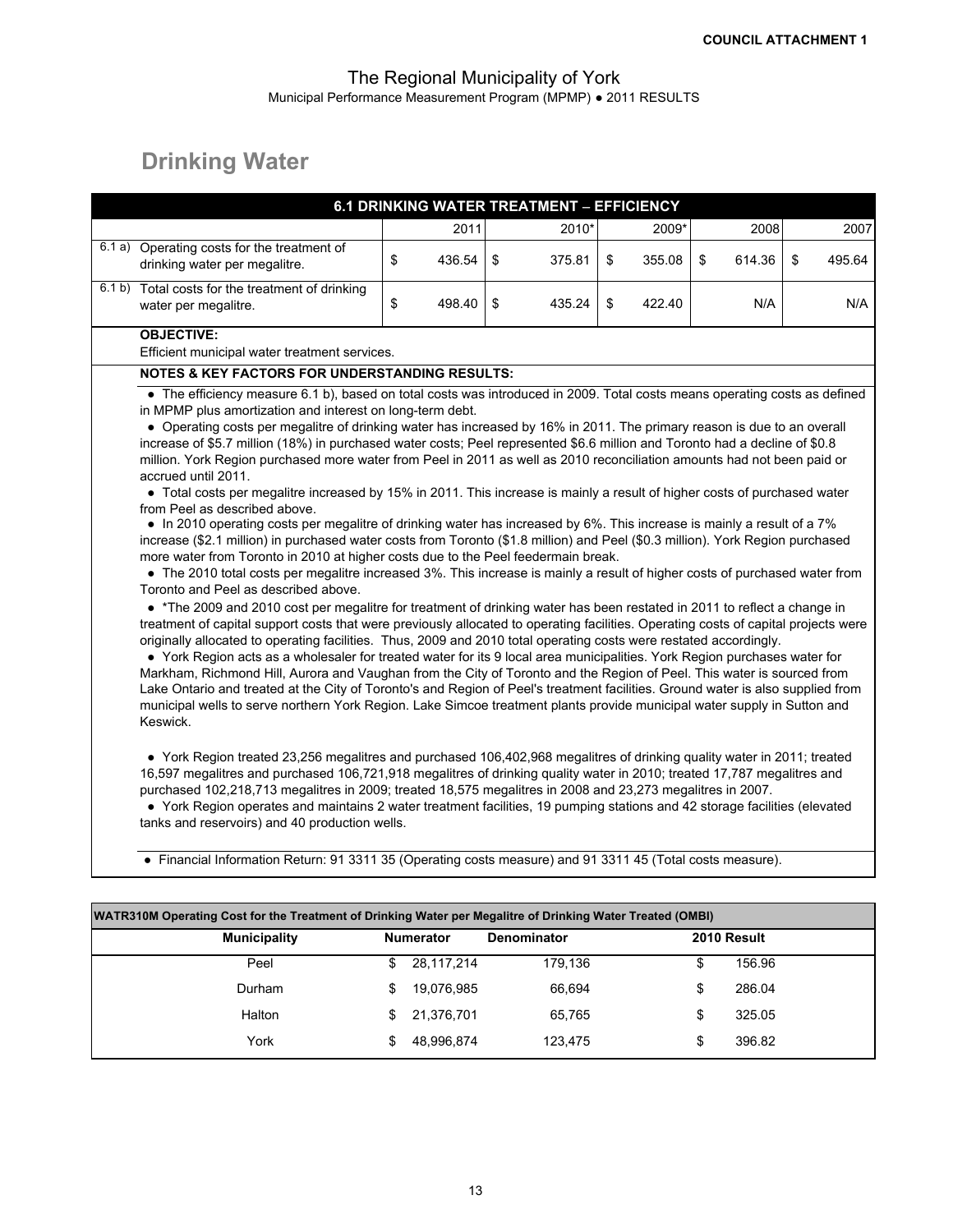| 6.2 DRINKING WATER DISTRIBUTION/TRANSMISSION - EFFICIENCY                                                                                                                                                                                                                                                                                                                                                                                                                                                                                                                                                                                                                                                                                                                                                                                                                                                                                                                                                                                                                                                                                                                                                                                                                                                                                                                                                                                                                                                                                                                                                                                                                                                                                                                                                                                                                                                                                                                                                                                                                                                                                                                                                                                                                                                                                                                                                                                                                                                                                                                                                                                                                                 |                  |                  |                 |      |      |
|-------------------------------------------------------------------------------------------------------------------------------------------------------------------------------------------------------------------------------------------------------------------------------------------------------------------------------------------------------------------------------------------------------------------------------------------------------------------------------------------------------------------------------------------------------------------------------------------------------------------------------------------------------------------------------------------------------------------------------------------------------------------------------------------------------------------------------------------------------------------------------------------------------------------------------------------------------------------------------------------------------------------------------------------------------------------------------------------------------------------------------------------------------------------------------------------------------------------------------------------------------------------------------------------------------------------------------------------------------------------------------------------------------------------------------------------------------------------------------------------------------------------------------------------------------------------------------------------------------------------------------------------------------------------------------------------------------------------------------------------------------------------------------------------------------------------------------------------------------------------------------------------------------------------------------------------------------------------------------------------------------------------------------------------------------------------------------------------------------------------------------------------------------------------------------------------------------------------------------------------------------------------------------------------------------------------------------------------------------------------------------------------------------------------------------------------------------------------------------------------------------------------------------------------------------------------------------------------------------------------------------------------------------------------------------------------|------------------|------------------|-----------------|------|------|
|                                                                                                                                                                                                                                                                                                                                                                                                                                                                                                                                                                                                                                                                                                                                                                                                                                                                                                                                                                                                                                                                                                                                                                                                                                                                                                                                                                                                                                                                                                                                                                                                                                                                                                                                                                                                                                                                                                                                                                                                                                                                                                                                                                                                                                                                                                                                                                                                                                                                                                                                                                                                                                                                                           | 2011             | 2010*            | 2009*           | 2008 | 2007 |
| 6.2 a) Operating costs for the distribution/<br>transmission of drinking water per<br>kilometre of water distribution pipe.                                                                                                                                                                                                                                                                                                                                                                                                                                                                                                                                                                                                                                                                                                                                                                                                                                                                                                                                                                                                                                                                                                                                                                                                                                                                                                                                                                                                                                                                                                                                                                                                                                                                                                                                                                                                                                                                                                                                                                                                                                                                                                                                                                                                                                                                                                                                                                                                                                                                                                                                                               | \$<br>60,992.65  | \$<br>60,932.52  | 40,196.22<br>\$ | N/A  | N/A  |
| 6.2 b) Total costs for the distribution/<br>transmission of drinking water per<br>kilometre of water distribution pipe.                                                                                                                                                                                                                                                                                                                                                                                                                                                                                                                                                                                                                                                                                                                                                                                                                                                                                                                                                                                                                                                                                                                                                                                                                                                                                                                                                                                                                                                                                                                                                                                                                                                                                                                                                                                                                                                                                                                                                                                                                                                                                                                                                                                                                                                                                                                                                                                                                                                                                                                                                                   | \$<br>140,107.86 | \$<br>135,757.46 | \$108,769.10    | N/A  | N/A  |
| <b>OBJECTIVE:</b><br>Efficient municipal water distribution/transmission services.                                                                                                                                                                                                                                                                                                                                                                                                                                                                                                                                                                                                                                                                                                                                                                                                                                                                                                                                                                                                                                                                                                                                                                                                                                                                                                                                                                                                                                                                                                                                                                                                                                                                                                                                                                                                                                                                                                                                                                                                                                                                                                                                                                                                                                                                                                                                                                                                                                                                                                                                                                                                        |                  |                  |                 |      |      |
| <b>NOTES &amp; KEY FACTORS FOR UNDERSTANDING RESULTS:</b><br>• York Region started to report this measure in 2009 because the definition of this measure changes to include transmission<br>of drinking water.<br>• Distribution of all drinking water is the responsibility of the local area municipalities and reported by local area<br>municipalities.<br>• York Region only reports the transmission of drinking water in this measure. The numerator reported on this measure<br>represents transmission costs incurred by York Region for transmitting treated water from the treatment plants in Sutton and<br>Keswick as well as purchased water from Toronto and Peel to the storage facilities; the denominator represents the kilometres<br>of transmission pipe maintained by the Region.<br>• Operating costs per kilometre consist of non-tangible asset costs and operating costs, which increased slightly by a total of<br>0.1% in 2011. The total water transmission pipe in 2011 was 328 kilometres (5% increase over 2010).<br>• Total costs per kilometre increased by 3% or \$2.6 million in 2011. This increase is a result of the factors mentioned above<br>for operating costs plus increases in interest on long-term debt of 13.6% (\$2.4 million) and amortization costs of 3% (\$0.2<br>million).<br>• The 2010 operating costs per kilometre consist of non-tangible asset costs and operating costs, which increased a total of<br>61%. Non-tangible asset costs increased 100% or \$4.3 million, due to Toronto and Peel cost shared amounts included in<br>2010 (\$1.4 million) and increases in Water For Tomorrow (\$1.1 million) and Source Water Protection (\$0.7 million) programs.<br>Operating costs increased 18% or \$1.1 million, due to increases in intradepartmental costs, occupancy costs and insurance<br>allocation.<br>• The 2010 total costs per kilometre increased 26%. This increase is a result of the factors mentioned above for operating<br>costs plus increases in interest on long-term debt of 10% (\$1.6 million) and amortization costs of 13% (\$0.6 million).<br>• *The 2009 and 2010 cost per kilometre of water distribution pipe for distribution/transmission of drinking water has been<br>restated in 2011 to reflect a change in treatment of capital support costs that were previously allocated to operating facilities.<br>Operating costs of capital projects were originally allocated to operating facilities. Thus, 2009 and 2010 total operating costs<br>were restated accordingly.<br>• Financial Information Return: 91 3312 35 (Operating costs measure) and 91 3312 45 (Total costs measure). |                  |                  |                 |      |      |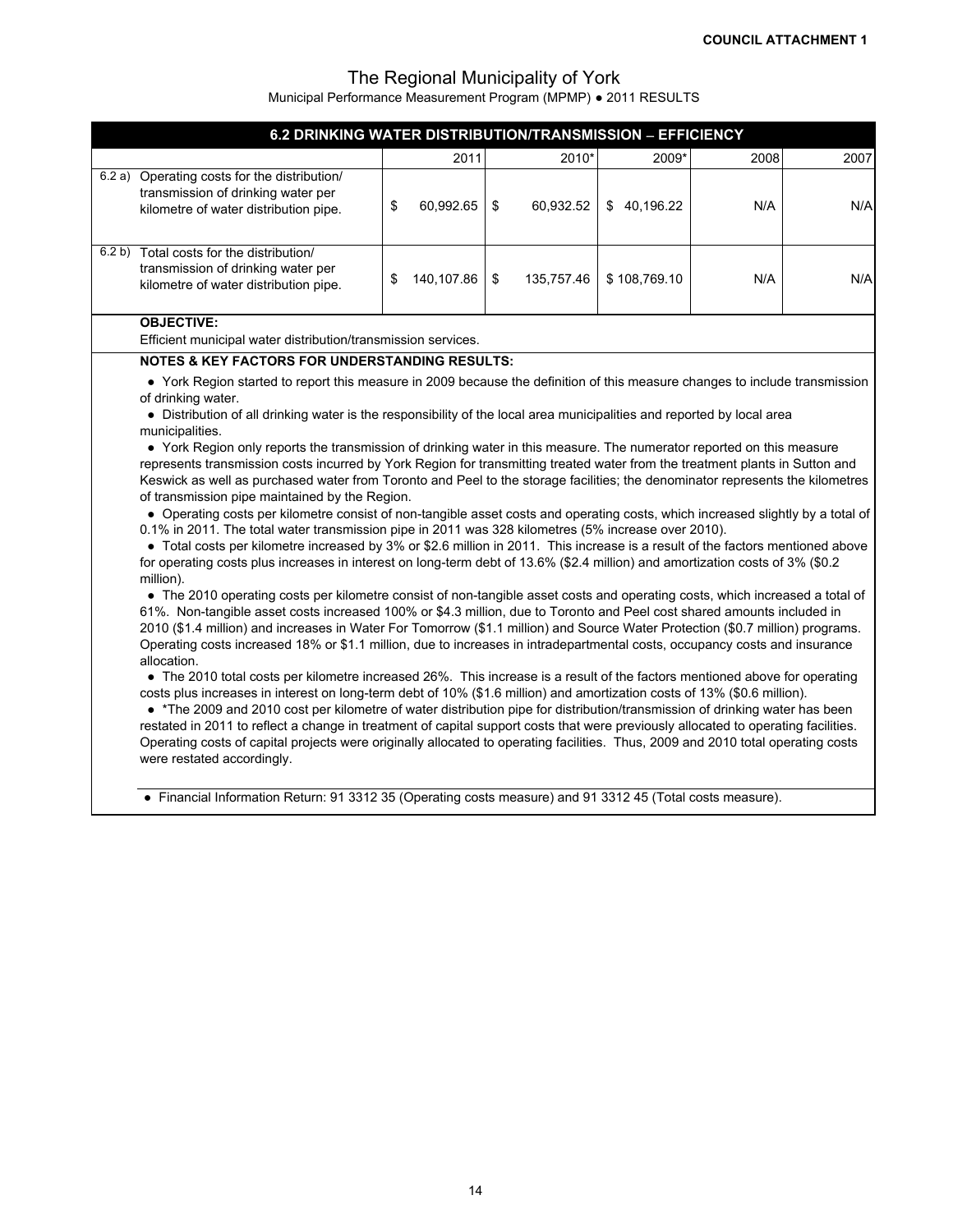| 6.3 DRINKING WATER INTEGRATED SYSTEM - EFFICIENCY                                                                                                                                                                                                                                                                                                                                                                                                                                                                                                                                                                                                                                                                                                                                                                                                                                                                                                                                                                                                                                                                                                                                                                                                                                                                                                                                                                                                                                                                                                                                                                                                                                                                                                                                                                                                                                                                                                                                                                                     |    |        |    |        |    |        |      |      |
|---------------------------------------------------------------------------------------------------------------------------------------------------------------------------------------------------------------------------------------------------------------------------------------------------------------------------------------------------------------------------------------------------------------------------------------------------------------------------------------------------------------------------------------------------------------------------------------------------------------------------------------------------------------------------------------------------------------------------------------------------------------------------------------------------------------------------------------------------------------------------------------------------------------------------------------------------------------------------------------------------------------------------------------------------------------------------------------------------------------------------------------------------------------------------------------------------------------------------------------------------------------------------------------------------------------------------------------------------------------------------------------------------------------------------------------------------------------------------------------------------------------------------------------------------------------------------------------------------------------------------------------------------------------------------------------------------------------------------------------------------------------------------------------------------------------------------------------------------------------------------------------------------------------------------------------------------------------------------------------------------------------------------------------|----|--------|----|--------|----|--------|------|------|
|                                                                                                                                                                                                                                                                                                                                                                                                                                                                                                                                                                                                                                                                                                                                                                                                                                                                                                                                                                                                                                                                                                                                                                                                                                                                                                                                                                                                                                                                                                                                                                                                                                                                                                                                                                                                                                                                                                                                                                                                                                       |    | 2011   |    | 2010*  |    | 2009*  | 2008 | 2007 |
| 6.3 a) Operating costs for the treatment and<br>distribution/transmission of drinking water<br>per megalitre (integrated system).                                                                                                                                                                                                                                                                                                                                                                                                                                                                                                                                                                                                                                                                                                                                                                                                                                                                                                                                                                                                                                                                                                                                                                                                                                                                                                                                                                                                                                                                                                                                                                                                                                                                                                                                                                                                                                                                                                     | \$ | 599.61 | \$ | 529.77 | \$ | 458.63 | N/A  | N/A  |
| 6.3 b) Total costs for the treatment and<br>distribution/transmission of drinking water<br>per megalitre (integrated system).                                                                                                                                                                                                                                                                                                                                                                                                                                                                                                                                                                                                                                                                                                                                                                                                                                                                                                                                                                                                                                                                                                                                                                                                                                                                                                                                                                                                                                                                                                                                                                                                                                                                                                                                                                                                                                                                                                         | \$ | 872.98 | \$ | 778.28 | \$ | 702.60 | N/A  | N/A  |
| <b>OBJECTIVE:</b>                                                                                                                                                                                                                                                                                                                                                                                                                                                                                                                                                                                                                                                                                                                                                                                                                                                                                                                                                                                                                                                                                                                                                                                                                                                                                                                                                                                                                                                                                                                                                                                                                                                                                                                                                                                                                                                                                                                                                                                                                     |    |        |    |        |    |        |      |      |
|                                                                                                                                                                                                                                                                                                                                                                                                                                                                                                                                                                                                                                                                                                                                                                                                                                                                                                                                                                                                                                                                                                                                                                                                                                                                                                                                                                                                                                                                                                                                                                                                                                                                                                                                                                                                                                                                                                                                                                                                                                       |    |        |    |        |    |        |      |      |
| Efficient municipal water system (integrated system).<br><b>NOTES &amp; KEY FACTORS FOR UNDERSTANDING RESULTS:</b><br>• This measure was not reported in years prior to 2009 since it is only reported when Measure 6.1 and 6.2 are completed.<br>York Region started to report Measure 6.2 in 2009 because the definition of this measure changes to include transmission of<br>drinking water.<br>• Water treatment and distribution is a shared responsibility between York Region and its local area municipalities. York<br>Region is responsible for the treatment and transmission of municipal water supply in Sutton and Keswick as well as<br>purchasing treated water from the City of Toronto and the Region of Peel for servicing the area municipalities of Richmond Hill,<br>Markham, Aurora and City of Vaughan. Area municipalities are responsible for the distribution of water within York Region.<br>• Operating costs for treatment and distribution/transmission of drinking water per megalitre increased by 13% in 2011, due<br>to factors explained in Measure 6.1 and 6.2.<br>• Total costs for treatment and distribution/transmission of drinking water per megalitre increased by 12% in 2011, due to<br>factors explained in Measure 6.1 and 6.2.<br>• In 2010 operating costs for treatment and distribution/transmission of drinking water per megalitre increased 16%, due to<br>factors explained in Measure 6.1 and 6.2.<br>• In 2010 total costs for treatment and distribution/transmission of drinking water per megalitre increased 11%, due to factors<br>explained in Measure 6.1 and 6.2.<br>• *The 2009 and 2010 cost per megalitre for treatment and distribution/transmission of drinking water has been restated in<br>2011 to reflect a change in treatment of capital support costs that were previously allocated to operating facilities. Operating<br>costs of capital projects were originally allocated to operating facilities. Thus, 2009 and 2010 total operating costs were |    |        |    |        |    |        |      |      |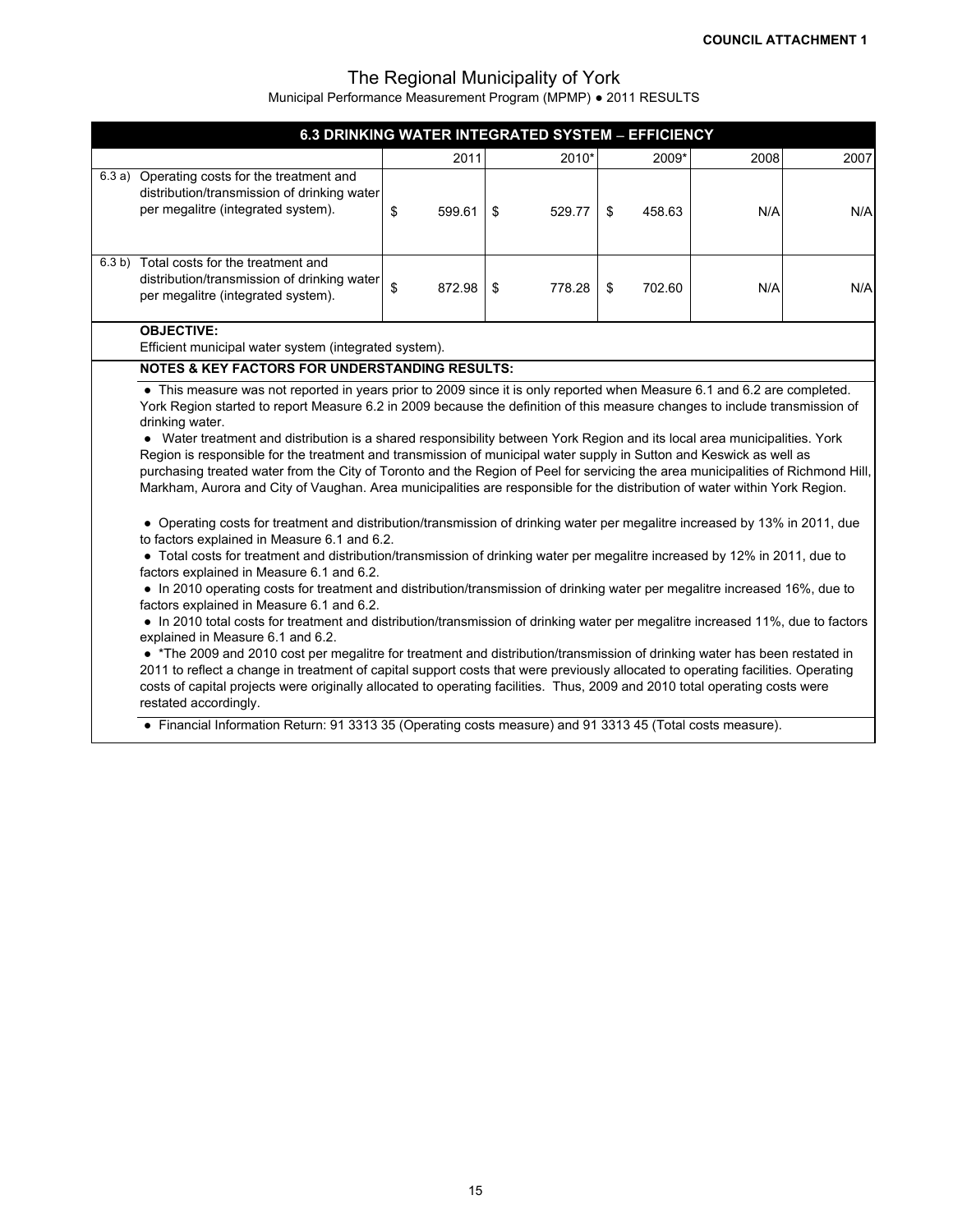Municipal Performance Measurement Program (MPMP) ● 2011 RESULTS

|     |                                                                                                                                                             |      | <b>6.4 BOIL WATER ADVISORIES - EFFECTIVENESS</b> |      |      |      |  |  |  |  |
|-----|-------------------------------------------------------------------------------------------------------------------------------------------------------------|------|--------------------------------------------------|------|------|------|--|--|--|--|
|     |                                                                                                                                                             | 2011 | 2010                                             | 2009 | 2008 | 2007 |  |  |  |  |
| 6.4 | Weighted number of days when a boil<br>water advisory issued by the medical<br>officer of health, applicable to a municipal<br>water supply, was in effect. |      |                                                  | 0    |      | 01   |  |  |  |  |
|     | <b>OBJECTIVE:</b><br>Water is safe and meets local needs.                                                                                                   |      |                                                  |      |      |      |  |  |  |  |
|     | <b>NOTES &amp; KEY FACTORS FOR UNDERSTANDING RESULTS:</b>                                                                                                   |      |                                                  |      |      |      |  |  |  |  |
|     | • The Region did not issue any boil water advisories in 2011.                                                                                               |      |                                                  |      |      |      |  |  |  |  |
|     | • Financial Information Return: 92 3355 07.                                                                                                                 |      |                                                  |      |      |      |  |  |  |  |

|     | 6.5 BREAKS IN WATER MAINS - EFFECTIVENESS                                                                                                                                                                                                                                                                                                                                                                                                                                                                                         |      |      |      |      |      |  |  |  |  |  |
|-----|-----------------------------------------------------------------------------------------------------------------------------------------------------------------------------------------------------------------------------------------------------------------------------------------------------------------------------------------------------------------------------------------------------------------------------------------------------------------------------------------------------------------------------------|------|------|------|------|------|--|--|--|--|--|
|     |                                                                                                                                                                                                                                                                                                                                                                                                                                                                                                                                   | 2011 | 2010 | 2009 | 2008 | 2007 |  |  |  |  |  |
| 6.5 | Number of water main breaks per 100<br>kilometres of water distribution pipe in a<br>year.                                                                                                                                                                                                                                                                                                                                                                                                                                        | 0.61 | 1.00 | 0.32 | 0.66 | 0.40 |  |  |  |  |  |
|     | <b>OBJECTIVE:</b><br>Improve system reliability.                                                                                                                                                                                                                                                                                                                                                                                                                                                                                  |      |      |      |      |      |  |  |  |  |  |
|     | <b>NOTES &amp; KEY FACTORS FOR UNDERSTANDING RESULTS:</b>                                                                                                                                                                                                                                                                                                                                                                                                                                                                         |      |      |      |      |      |  |  |  |  |  |
|     | • In 2011, York Region experienced 2 breaks along the 328 kilometres of water main pipes as compared to 3 breaks along<br>312 kilometres of water main pipes in 2010. Since water distribution is primarily a local area municipality's responsibility, this<br>indicator for trunk transmission mains is not directly comparable with those municipalities that operate in the local distribution<br>system as well as water mains.<br>• In 2010, York Region experienced 3 breaks along the 312 kilometres of water main pipes. |      |      |      |      |      |  |  |  |  |  |

**●** Financial Information Return: 92 3356 07.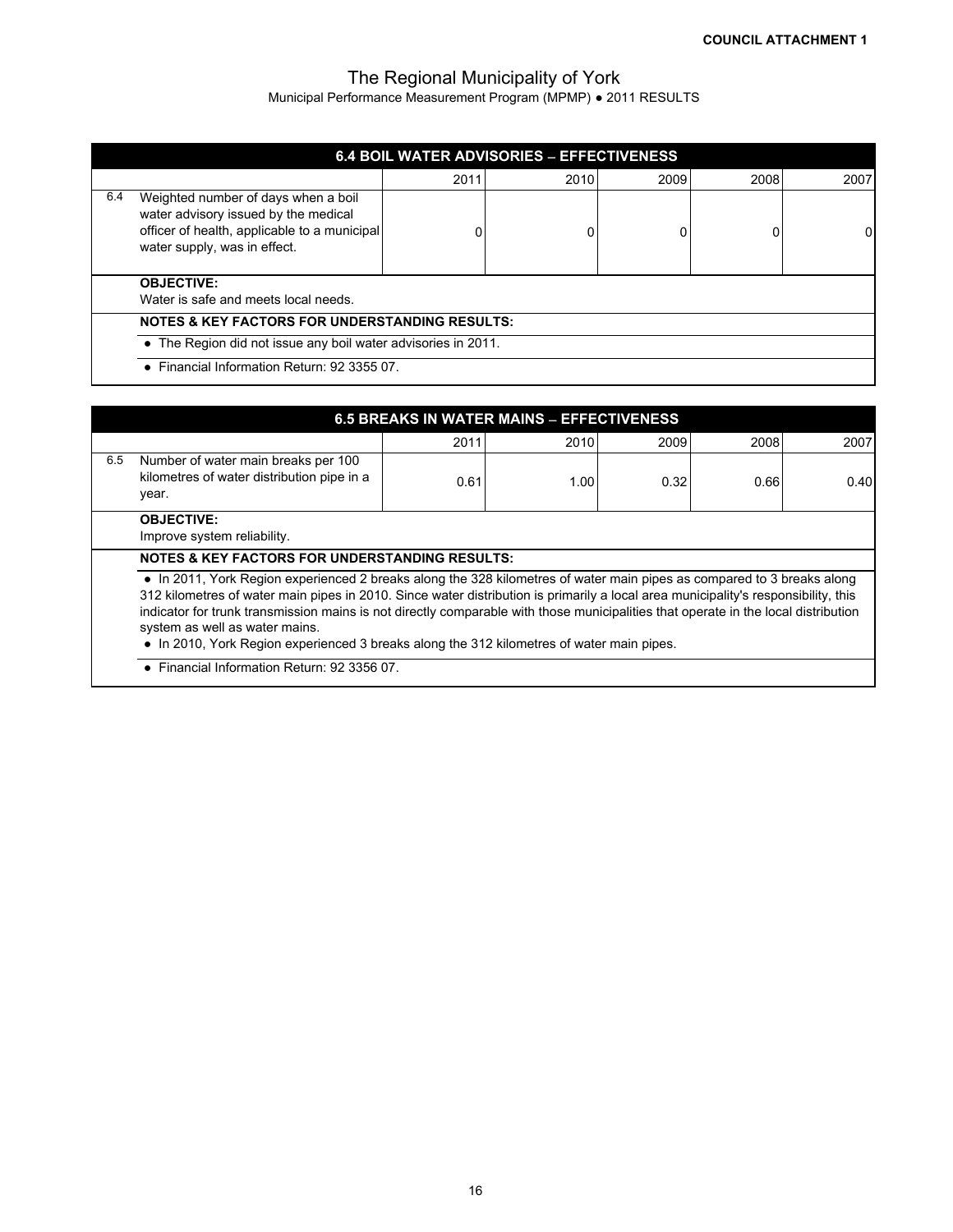# **Solid Waste Management (Garbage)**

|                                                                       |                                                                                                                                                                                                                                                                 | <b>7.1 GARBAGE COLLECTION - EFFICIENCY</b> |      |      |      |      |  |  |
|-----------------------------------------------------------------------|-----------------------------------------------------------------------------------------------------------------------------------------------------------------------------------------------------------------------------------------------------------------|--------------------------------------------|------|------|------|------|--|--|
|                                                                       |                                                                                                                                                                                                                                                                 | 2011                                       | 2010 | 2009 | 2008 | 2007 |  |  |
|                                                                       | 7.1 a) Operating costs for garbage collection<br>per tonne                                                                                                                                                                                                      | N/A                                        | N/A  | N/A  | N/A  | N/A  |  |  |
|                                                                       | 7.1 b) Total costs for garbage collection per<br>tonne                                                                                                                                                                                                          | N/A                                        | N/A  | N/A  | N/A  | N/A  |  |  |
| <b>OBJECTIVE:</b><br>Efficient municipal garbage collection services. |                                                                                                                                                                                                                                                                 |                                            |      |      |      |      |  |  |
|                                                                       | <b>NOTES &amp; KEY FACTORS FOR UNDERSTANDING RESULTS:</b>                                                                                                                                                                                                       |                                            |      |      |      |      |  |  |
|                                                                       | • Region of York has a two-tier solid waste management structure. Local municipalities are responsible for collection and the<br>Region is responsible for processing and disposal. Solid waste collection is the responsibility of the 9 local municipalities. |                                            |      |      |      |      |  |  |

Therefore, this indicator is not applicable to York Region.

**●** Financial Information Return: 91 3404 35 (Operating costs measure) and 91 3404 45 (Total costs measure).

|        |                                                                                                                                                                                                                                                                                                                                                                                                                                                                                                                                                                                                                                                                                                                                                                                                                                                                                                                                                                                             |    |        |     | 7.2 GARBAGE DISPOSAL - EFFICIENCY |    |        |    |       |    |       |
|--------|---------------------------------------------------------------------------------------------------------------------------------------------------------------------------------------------------------------------------------------------------------------------------------------------------------------------------------------------------------------------------------------------------------------------------------------------------------------------------------------------------------------------------------------------------------------------------------------------------------------------------------------------------------------------------------------------------------------------------------------------------------------------------------------------------------------------------------------------------------------------------------------------------------------------------------------------------------------------------------------------|----|--------|-----|-----------------------------------|----|--------|----|-------|----|-------|
|        |                                                                                                                                                                                                                                                                                                                                                                                                                                                                                                                                                                                                                                                                                                                                                                                                                                                                                                                                                                                             |    | 2011   |     | 2010                              |    | 2009   |    | 2008  |    | 2007  |
| 7.2 a) | Operating costs for garbage disposal per<br>tonne                                                                                                                                                                                                                                                                                                                                                                                                                                                                                                                                                                                                                                                                                                                                                                                                                                                                                                                                           | \$ | 109.67 | S   | 102.48                            | \$ | 105.58 | -S | 95.37 | \$ | 88.35 |
| 7.2 b) | Total costs for garbage disposal per<br>tonne                                                                                                                                                                                                                                                                                                                                                                                                                                                                                                                                                                                                                                                                                                                                                                                                                                                                                                                                               | \$ | 113.87 | -SG | 107.18                            | \$ | 109.46 |    | N/A   |    | N/A   |
|        | <b>OBJECTIVE:</b><br>Efficient municipal garbage disposal services.                                                                                                                                                                                                                                                                                                                                                                                                                                                                                                                                                                                                                                                                                                                                                                                                                                                                                                                         |    |        |     |                                   |    |        |    |       |    |       |
|        |                                                                                                                                                                                                                                                                                                                                                                                                                                                                                                                                                                                                                                                                                                                                                                                                                                                                                                                                                                                             |    |        |     |                                   |    |        |    |       |    |       |
|        | <b>NOTES &amp; KEY FACTORS FOR UNDERSTANDING RESULTS:</b><br>• The efficiency measure 7.2 b), based on total costs was introduced in 2009. Total costs include operating costs as defined<br>in MPMP plus amortization and interest on long-term debt.<br>• Effective August 2008 the Region no longer ships waste to Michigan landfills. Disposal costs include landfill and energy<br>from waste processing. Tipping fees from residential and ICI customers are not included in this number as per MPMP<br>definition.<br>• The operating cost per tonne increased in 2011 by 7.0% over 2010 due to more tonnes (40,700 tonnes more) sent to<br>Dongara facility (pelletization processing).<br>• The operating cost per tonne decreased in 2010 by 3% over 2009, primarily due to fewer tonnes (19,621 tonnes less) sent<br>to Dongara facility (pelletization processing) at a higher cost of \$84 per tonne compared to sending these same tonnes to<br>lower cost landfill disposal. |    |        |     |                                   |    |        |    |       |    |       |

**●** Financial Information Return: 91 3504 35 (Operating costs measure) and 91 3504 45 (Total costs measure).

| <b>SWST325M Cost of Solid Waste Disposal per Tonne (All Property Classes) (OMBI)</b> |                  |                    |              |  |  |  |  |  |  |
|--------------------------------------------------------------------------------------|------------------|--------------------|--------------|--|--|--|--|--|--|
| <b>Municipality</b>                                                                  | <b>Numerator</b> | <b>Denominator</b> | 2010 Result  |  |  |  |  |  |  |
| Halton                                                                               | 6,633,858        | 87,983             | 75.40<br>\$  |  |  |  |  |  |  |
| Peel                                                                                 | 23,851,364       | 274.204            | \$<br>86.98  |  |  |  |  |  |  |
| York                                                                                 | 12,803,694       | 124.934            | \$<br>102.48 |  |  |  |  |  |  |
| Durham                                                                               | 15,353,463       | 108.000            | \$<br>142.16 |  |  |  |  |  |  |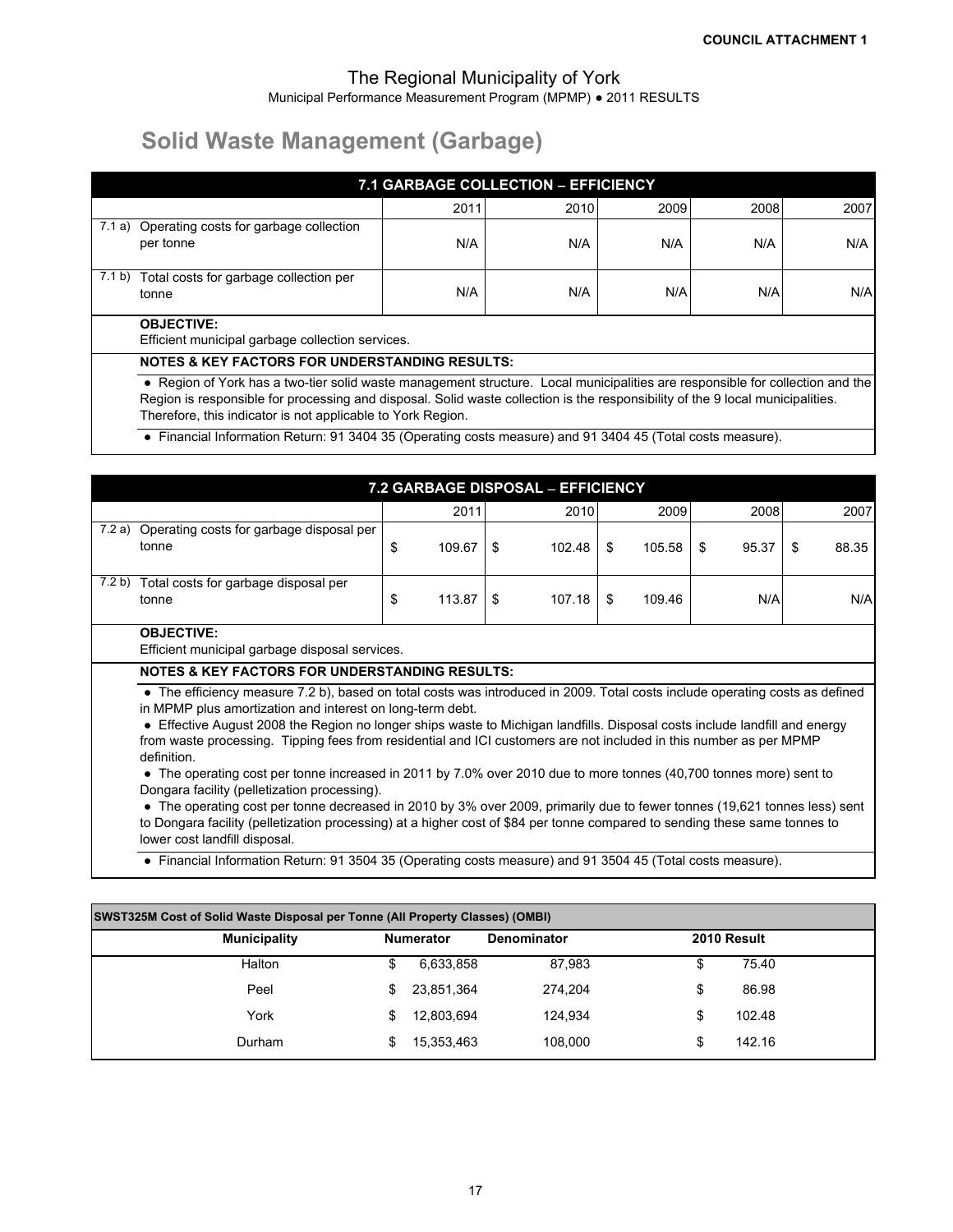Municipal Performance Measurement Program (MPMP) ● 2011 RESULTS

|                  | 7.3 SOLID WASTE DIVERSION (RECYCLING) - EFFICIENCY                                                                                                                                                                                                                                                                                                                                                                                                                                                                                                                                                                                                                                                                                                                                                                                                                                                                                                                                                 |    |        |      |       |    |        |    |       |     |       |
|------------------|----------------------------------------------------------------------------------------------------------------------------------------------------------------------------------------------------------------------------------------------------------------------------------------------------------------------------------------------------------------------------------------------------------------------------------------------------------------------------------------------------------------------------------------------------------------------------------------------------------------------------------------------------------------------------------------------------------------------------------------------------------------------------------------------------------------------------------------------------------------------------------------------------------------------------------------------------------------------------------------------------|----|--------|------|-------|----|--------|----|-------|-----|-------|
|                  |                                                                                                                                                                                                                                                                                                                                                                                                                                                                                                                                                                                                                                                                                                                                                                                                                                                                                                                                                                                                    |    | 2011   |      | 2010  |    | 2009   |    | 2008  |     | 2007  |
| 7.3a)            | Operating costs for solid waste diversion<br>per tonne<br>(Specify)                                                                                                                                                                                                                                                                                                                                                                                                                                                                                                                                                                                                                                                                                                                                                                                                                                                                                                                                | \$ | 102.05 | -\$  | 89.03 | \$ | 107.78 | \$ | 70.11 | \$. | 65.35 |
| 7.3 <sub>b</sub> | Total costs for solid waste diversion per<br>tonne                                                                                                                                                                                                                                                                                                                                                                                                                                                                                                                                                                                                                                                                                                                                                                                                                                                                                                                                                 | \$ | 108.24 | - \$ | 93.46 | \$ | 118.18 |    | N/A   |     | N/A   |
|                  | <b>OBJECTIVE:</b><br>Efficient solid waste diversion (recycling) services.                                                                                                                                                                                                                                                                                                                                                                                                                                                                                                                                                                                                                                                                                                                                                                                                                                                                                                                         |    |        |      |       |    |        |    |       |     |       |
|                  | <b>NOTES &amp; KEY FACTORS FOR UNDERSTANDING RESULTS:</b>                                                                                                                                                                                                                                                                                                                                                                                                                                                                                                                                                                                                                                                                                                                                                                                                                                                                                                                                          |    |        |      |       |    |        |    |       |     |       |
|                  | • The efficiency measure 7.3 b), based on total costs was introduced in 2009. Total costs include operating costs as defined<br>in MPMP plus amortization and interest on long-term debt.<br>• The Region is responsible for processing yard waste, blue box materials, source separated organics and household<br>hazardous waste. The collection of recyclable waste is the responsibility of the 9 local area municipalities. Therefore York's<br>indicators are not comparable to other municipalities that have collection costs included.<br>• Funding from Waste Diversion Ontario in the amount of \$3.5 million is not included in this number as per MPMP definition.<br>• The operating cost per tonne increase of 14.6% from 2010 to 2011 is due to a number of factors, including: diverted tonnes<br>to Elgin Mills facility (opened in 2011); a higher overall total for diverted tonnes over 2010 (4,569 more tonnes); and 2011 had<br>higher contractor costs for SSO processing. |    |        |      |       |    |        |    |       |     |       |
|                  | • The operating cost per tonne decrease by 17% in 2010 from 2009 due to higher market revenue from blue box materials of<br>\$9.1 million. The average basket of goods price per tonne for blue box marketed materials was \$107 in 2010, up from \$62 in<br>2009.                                                                                                                                                                                                                                                                                                                                                                                                                                                                                                                                                                                                                                                                                                                                 |    |        |      |       |    |        |    |       |     |       |
|                  | • Financial Information Return: 91 3606 35 (Operating costs measure) and 91 3606 45 (Total costs measure).                                                                                                                                                                                                                                                                                                                                                                                                                                                                                                                                                                                                                                                                                                                                                                                                                                                                                         |    |        |      |       |    |        |    |       |     |       |

|        | 7.4 SOLID WASTE MANAGEMENT (INTEGRATED SYSTEM) - EFFICIENCY                                                                                                                                                                                                                                                                                            |      |      |      |      |      |  |  |
|--------|--------------------------------------------------------------------------------------------------------------------------------------------------------------------------------------------------------------------------------------------------------------------------------------------------------------------------------------------------------|------|------|------|------|------|--|--|
|        |                                                                                                                                                                                                                                                                                                                                                        | 2011 | 2010 | 2009 | 2008 | 2007 |  |  |
| 7.4a)  | Average operating costs for solid waste<br>management (collection, disposal and<br>diversion) per tonne                                                                                                                                                                                                                                                | N/A  | N/A  | N/A  | N/A  | N/A  |  |  |
| 7.4 b) | Average total costs for solid waste<br>management (collection, disposal and<br>diversion) per tonne                                                                                                                                                                                                                                                    | N/A  | N/A  | N/A  | N/A  | N/AI |  |  |
|        | <b>OBJECTIVE:</b><br>Efficient solid waste management (integrated system).                                                                                                                                                                                                                                                                             |      |      |      |      |      |  |  |
|        | <b>NOTES &amp; KEY FACTORS FOR UNDERSTANDING RESULTS:</b>                                                                                                                                                                                                                                                                                              |      |      |      |      |      |  |  |
|        | • This measure is not applicable to York Region since only single tier municipalities report this measure with complete<br>responsibility for garbage collection, garbage disposal and solid waste management diversion.<br>• Region of York has a two-tier solid waste management structure. Local area municipalities are responsible for collection |      |      |      |      |      |  |  |

and the Region is responsible for processing and disposal.

**●** Financial Information Return: 91 3607 35 (Operating costs measure) and 91 3607 45 (Total costs measure).

| <b>SWST330M Cost for Solid Waste Diversion per Tonne-Residential (OMBI)</b> |                  |                    |             |  |  |  |  |  |  |  |
|-----------------------------------------------------------------------------|------------------|--------------------|-------------|--|--|--|--|--|--|--|
| <b>Municipality</b>                                                         | <b>Numerator</b> | <b>Denominator</b> | 2010 Result |  |  |  |  |  |  |  |
| York                                                                        | 18,583,486       | 208.724            | 89.03       |  |  |  |  |  |  |  |
| Halton                                                                      | 15.917.827       | 108.357            | 146.90      |  |  |  |  |  |  |  |
| Durham                                                                      | 19,126,979       | 118.262            | 161.73      |  |  |  |  |  |  |  |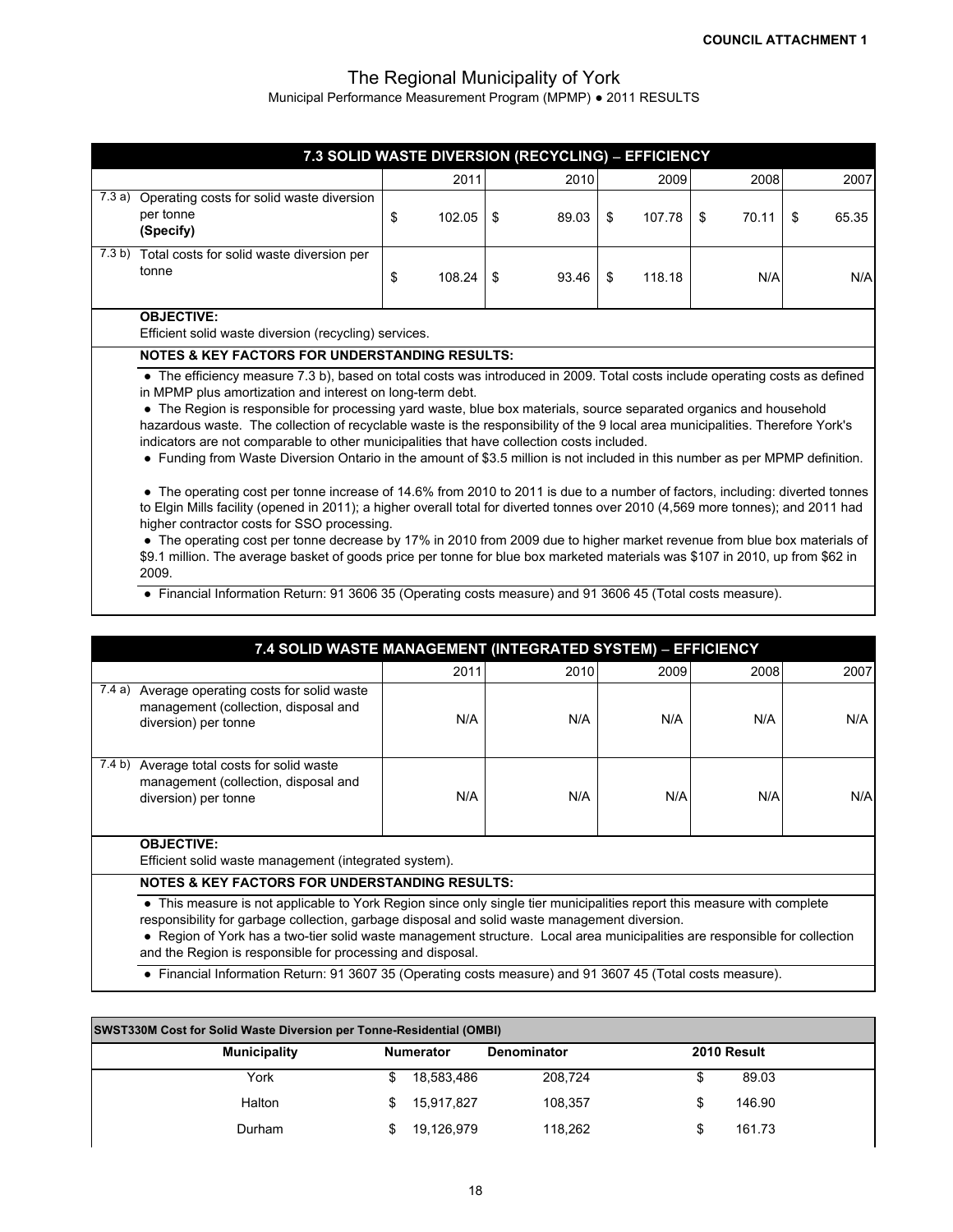| Peel |  | \$ 48.494.801 | 227,906 | æ. | 212.78 |
|------|--|---------------|---------|----|--------|
|------|--|---------------|---------|----|--------|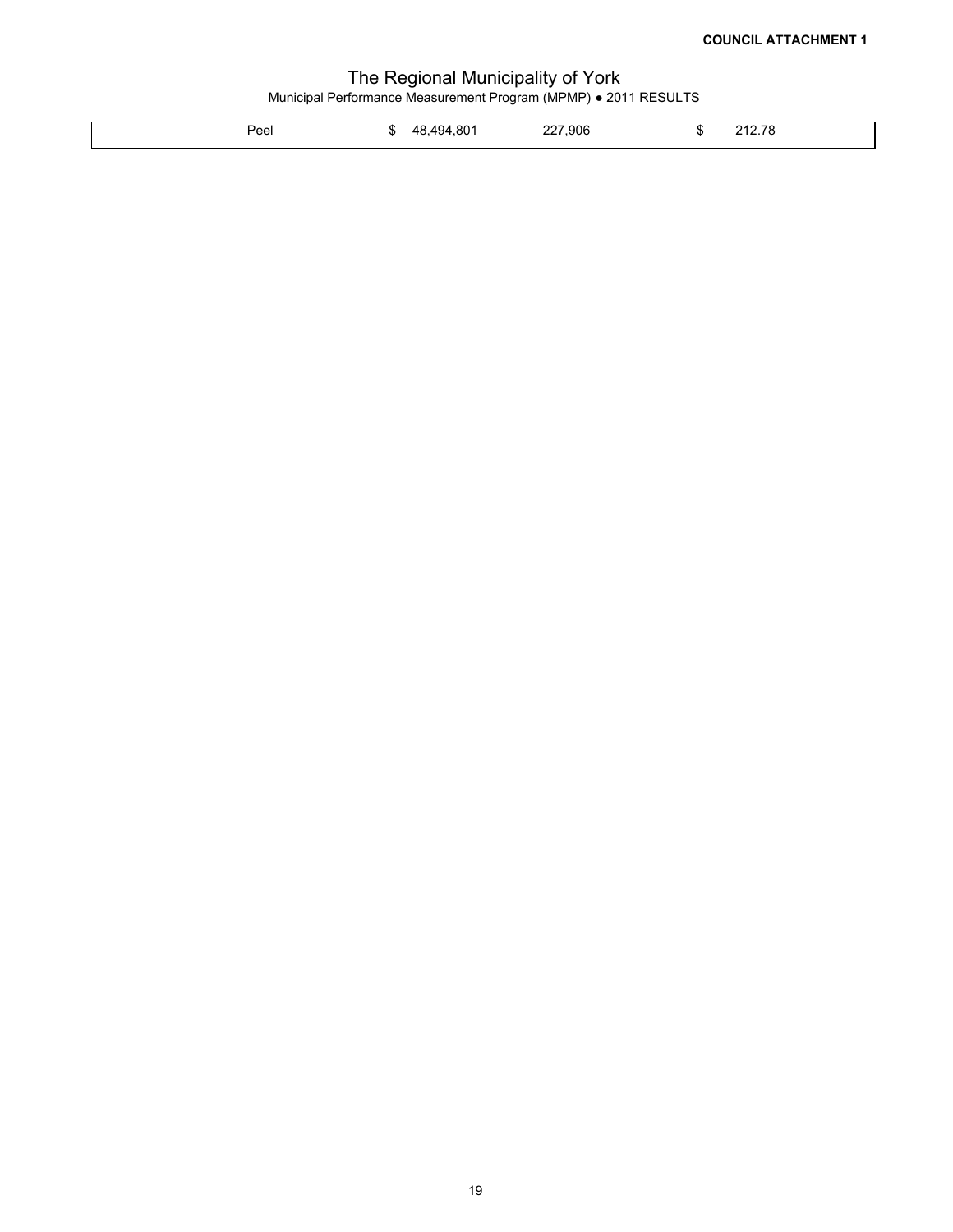Municipal Performance Measurement Program (MPMP) ● 2011 RESULTS

|     | 7.5 COMPLAINTS - COLLECTION OF GARBAGE AND RECYCLED MATERIALS                                                                   |      | <b>EFFECTIVENESS</b> |      |      |      |  |  |  |  |
|-----|---------------------------------------------------------------------------------------------------------------------------------|------|----------------------|------|------|------|--|--|--|--|
|     |                                                                                                                                 | 2011 | 2010                 | 2009 | 2008 | 2007 |  |  |  |  |
| 7.5 | Number of complaints received in a year<br>concerning the collection of garbage and<br>recycled materials per 1,000 households. | 0.0  | 0.0                  | 0.0  | 0.0  | 0.01 |  |  |  |  |
|     | <b>OBJECTIVE:</b><br>Improved collection of garbage and recycled materials.                                                     |      |                      |      |      |      |  |  |  |  |
|     | <b>NOTES &amp; KEY FACTORS FOR UNDERSTANDING RESULTS:</b>                                                                       |      |                      |      |      |      |  |  |  |  |
|     | • The majority of the calls received for solid waste and recycled material are at the local municipal level.                    |      |                      |      |      |      |  |  |  |  |
|     | • Financial Information Return: 92 3452 07.                                                                                     |      |                      |      |      |      |  |  |  |  |

|     | 7.6 NUMBER OF MUNICIPAL SOLID WASTE MANAGEMENT FACILITIES<br><b>EFFECTIVENESS</b>                                                                                                                                                                                                                                                                                                                            |      |      |      |      |      |  |  |  |  |  |
|-----|--------------------------------------------------------------------------------------------------------------------------------------------------------------------------------------------------------------------------------------------------------------------------------------------------------------------------------------------------------------------------------------------------------------|------|------|------|------|------|--|--|--|--|--|
|     |                                                                                                                                                                                                                                                                                                                                                                                                              | 2011 | 2010 | 2009 | 2008 | 2007 |  |  |  |  |  |
| 7.6 | Total number of solid waste management<br>facilities owned by the municipality with a<br>Ministry of Environment certificate of<br>approval.                                                                                                                                                                                                                                                                 |      | 6    | 6    | 5    | 5    |  |  |  |  |  |
|     | <b>OBJECTIVE:</b><br>Context for solid waste management facility compliance measure.                                                                                                                                                                                                                                                                                                                         |      |      |      |      |      |  |  |  |  |  |
|     | <b>NOTES &amp; KEY FACTORS FOR UNDERSTANDING RESULTS:</b><br>• All facilities owned by York Region conform to performance standards under Part V of the Environmental Protection Act.<br>• A new Community Environmental Centre was opened by York Region on Elgin Mills in Richmond Hill in 2011.<br>• A new Community Environmental Centre was opened by York Region on McCleary Court in Vaughan in 2009. |      |      |      |      |      |  |  |  |  |  |

**●** Financial Information Return: 92 3552 07.

### **7.7 FACILITY COMPLIANCE EFFECTIVENESS**

7.7 Number of days per year when a Ministry of Environment compliance order for remediation concerning an air or groundwater standard was in effect for a municipally owned solid waste management facility, by facility.

| FIR.<br>line# | <b>Facility Name</b>                                                                                                                                                                          | Days<br>2011 | Days<br>2010 | Days<br>2009 | Days<br>2008 | Days<br>2007 |
|---------------|-----------------------------------------------------------------------------------------------------------------------------------------------------------------------------------------------|--------------|--------------|--------------|--------------|--------------|
| 3553          | Georgina Transfer Station                                                                                                                                                                     |              |              |              |              |              |
| 3554          | Vaughan HHW Depot                                                                                                                                                                             |              |              |              |              |              |
| 3555          | <b>Bales Drive HHW Depot</b>                                                                                                                                                                  |              |              |              |              |              |
| 3556          | Markham HHW Depot                                                                                                                                                                             |              | 0            | 0            | ი            |              |
| 3557          | Waste Management Centre, East Gillimbury                                                                                                                                                      |              | 0            |              |              |              |
| 3558          | Community Environmental Centre, Vaughan                                                                                                                                                       |              |              |              | N/A          | N/A          |
| 3559          | Community Environmental Centre, Elgin Mills                                                                                                                                                   |              | N/A          | N/A          | N/A          | N/A          |
|               | List facilities in the order they appear in the 2011 Financial Information Return (FIR).<br><b>OBJECTIVE:</b><br>Municipal solid waste services do not have an adverse impact on environment. |              |              |              |              |              |
|               | <b>NOTES &amp; KEY FACTORS FOR UNDERSTANDING RESULTS:</b>                                                                                                                                     |              |              |              |              |              |
|               | • All facilities owned by the Region of York reported no Ministry of Environment remediation issues in 2011.                                                                                  |              |              |              |              |              |
|               | • Facility Name: 92 3553 03 to 92 3560 03 in Financial Information Return.                                                                                                                    |              |              |              |              |              |

● Days: 92 3553 07 to 92 3560 07.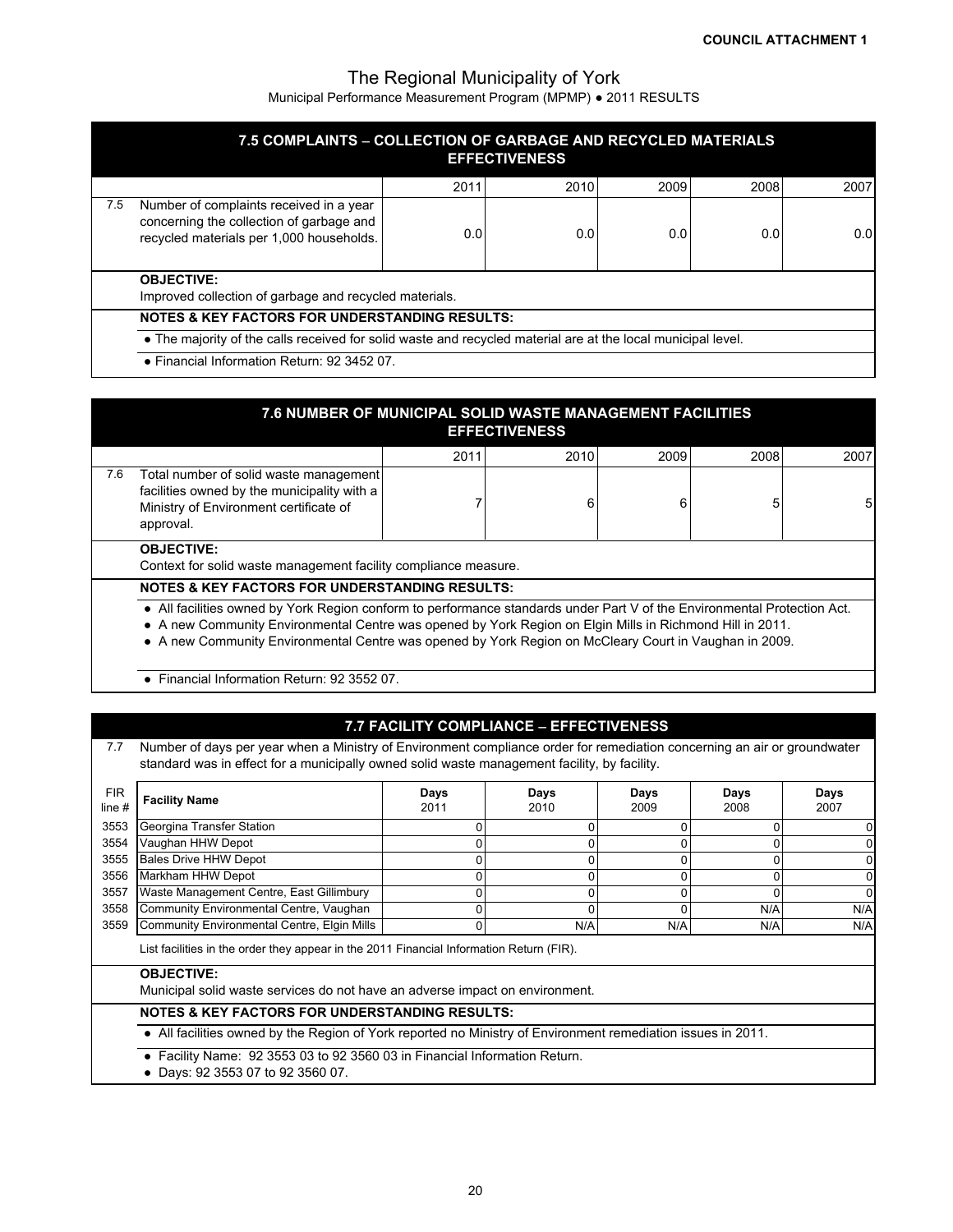|     |                                                                                                                                                                                                                                                                                                                           | 7.8 DIVERSION OF RESIDENTIAL SOLID WASTE<br><b>EFFECTIVENESS</b> |             |             |             |             |
|-----|---------------------------------------------------------------------------------------------------------------------------------------------------------------------------------------------------------------------------------------------------------------------------------------------------------------------------|------------------------------------------------------------------|-------------|-------------|-------------|-------------|
|     |                                                                                                                                                                                                                                                                                                                           | 2011                                                             | 2010        | 2009        | 2008        | 2007        |
| 7.8 | Percentage of residential solid waste<br>diverted for recycling.                                                                                                                                                                                                                                                          | 59%                                                              | 50%         | 55%         | 52%         | 53%         |
|     | <b>OBJECTIVE:</b><br>Municipal solid waste reduction programs divert waste from landfills and/or incinerators.                                                                                                                                                                                                            |                                                                  |             |             |             |             |
|     | <b>NOTES &amp; KEY FACTORS FOR UNDERSTANDING RESULTS:</b>                                                                                                                                                                                                                                                                 |                                                                  |             |             |             |             |
|     | diverted in 2011 was 20% higher than total tonnes diverted in 2010.<br>• 2010 diversion percentage decreased by 5% due to temporary shutdowns of organics processing facilities during the year.<br>These shutdowns resulted in 19,000 fewer tonnes of source separated organics being diverted in 2010 compared to 2009. |                                                                  |             |             |             |             |
|     | · Financial Information Return: 92 3655 07.<br>(Based on Combined Residential and Industrial/Commercial/Institutional Tonnage)                                                                                                                                                                                            | 7.9 DIVERSION OF RESIDENTIAL SOLID WASTE<br><b>EFFECTIVENESS</b> |             |             |             |             |
|     |                                                                                                                                                                                                                                                                                                                           |                                                                  |             |             |             |             |
| 7.9 | Percentage of residential solid waste<br>diverted for recycling (based on<br>combined residential and ICI tonnage).                                                                                                                                                                                                       | 2011<br>N/A                                                      | 2010<br>N/A | 2009<br>N/A | 2008<br>N/A | 2007<br>N/A |
|     | <b>OBJECTIVE:</b><br>Municipal solid waste reduction programs divert waste from landfills and/or incinerators.                                                                                                                                                                                                            |                                                                  |             |             |             |             |
|     | <b>NOTES &amp; KEY FACTORS FOR UNDERSTANDING RESULTS:</b>                                                                                                                                                                                                                                                                 |                                                                  |             |             |             |             |
|     | • This measure is not applicable to York Region since it should be completed only if tonnage for residential solid waste can<br>not be identified separately from ICI tonnage.<br>ICI means Industrial/Commercial/Institutional.                                                                                          |                                                                  |             |             |             |             |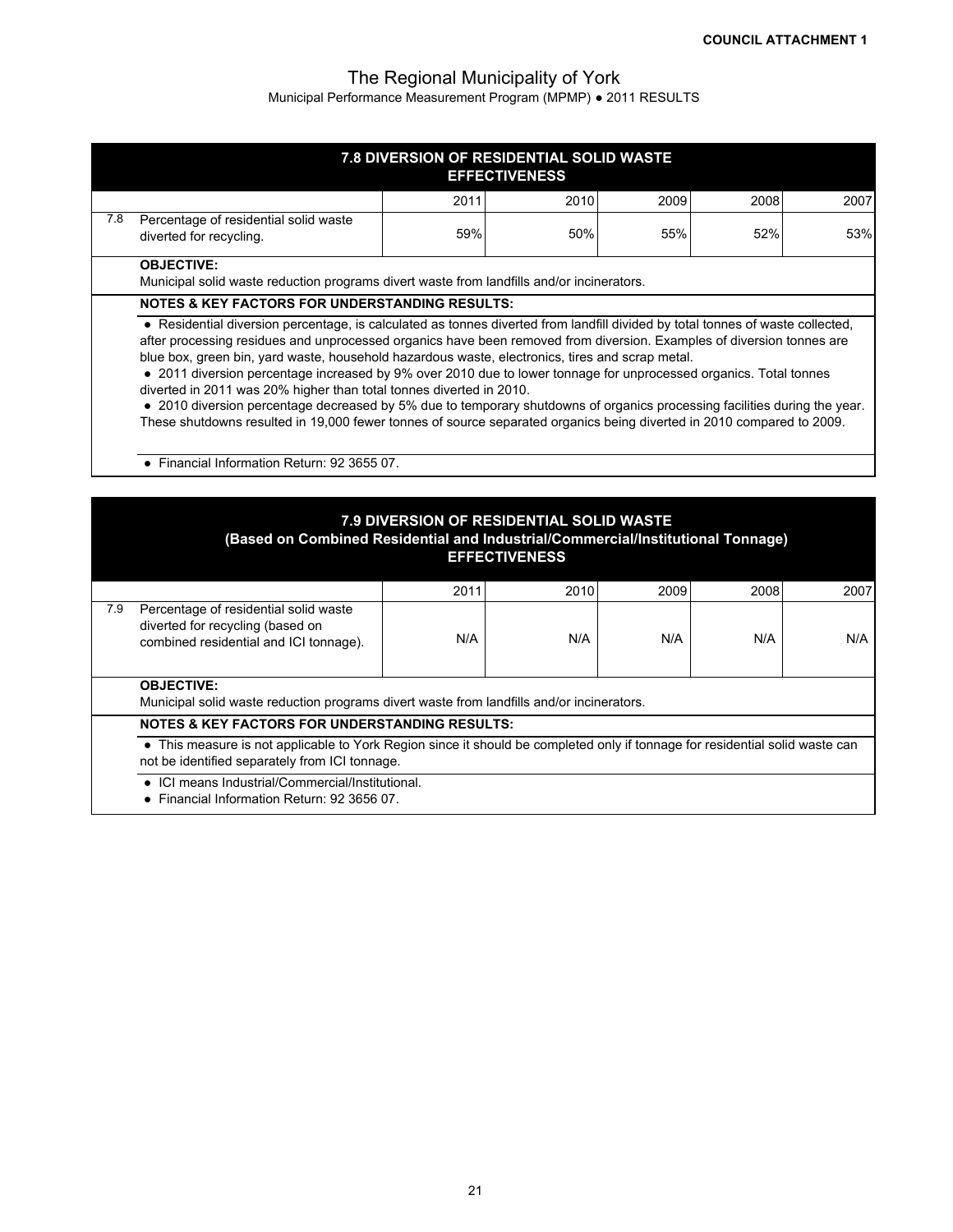# **Land Use Planning**

|                                             |                                                                                                         | 8.1 LOCATION OF NEW DEVELOPMENT - EFFECTIVENESS |      |      |      |        |  |
|---------------------------------------------|---------------------------------------------------------------------------------------------------------|-------------------------------------------------|------|------|------|--------|--|
|                                             |                                                                                                         | 2011                                            | 2010 | 2009 | 2008 | 2007   |  |
| 8.1                                         | Percentage of new residential units<br>located within settlement areas                                  | N/A                                             | N/A  | N/A  | N/A  | 99.96% |  |
|                                             | <b>OBJECTIVE:</b><br>New residential development is occurring within settlement areas.                  |                                                 |      |      |      |        |  |
|                                             | <b>NOTES &amp; KEY FACTORS FOR UNDERSTANDING RESULTS:</b>                                               |                                                 |      |      |      |        |  |
|                                             | • This measure is now being collected by the local area municipalities, as they issue building permits. |                                                 |      |      |      |        |  |
| • Financial Information Return: 92 8170 07. |                                                                                                         |                                                 |      |      |      |        |  |

|     | 8.2 PRESERVATION OF AGRICULTURAL LAND DURING REPORTING YEAR<br><b>EFFECTIVENESS</b>                                                                                                                                                                                                                                                                                                                                                                                                             |        |        |         |        |         |  |  |
|-----|-------------------------------------------------------------------------------------------------------------------------------------------------------------------------------------------------------------------------------------------------------------------------------------------------------------------------------------------------------------------------------------------------------------------------------------------------------------------------------------------------|--------|--------|---------|--------|---------|--|--|
|     |                                                                                                                                                                                                                                                                                                                                                                                                                                                                                                 | 2011   | 2010   | 2009    | 2008   | 2007    |  |  |
| 8.2 | Percentage of land designated for<br>agricultural purposes which was not re-<br>designated for other uses during the<br>reporting year.                                                                                                                                                                                                                                                                                                                                                         | 99.94% | 98.60% | 100.00% | 99.60% | 100.00% |  |  |
|     | <b>OBJECTIVE:</b><br>Preservation of agricultural land.                                                                                                                                                                                                                                                                                                                                                                                                                                         |        |        |         |        |         |  |  |
|     | <b>NOTES &amp; KEY FACTORS FOR UNDERSTANDING RESULTS:</b>                                                                                                                                                                                                                                                                                                                                                                                                                                       |        |        |         |        |         |  |  |
|     | • In 2008, 223 hectares of agricultural land were brought into the urban area in the Town of Georgina under ROPA 51 –<br><b>Keswick Business Park.</b><br>• In 2010, 686 hectares of agricultural land were re-designated for other uses under ROPA 52 - Highway 400 North<br><b>Employment Area.</b><br>• In 2011, 30 hectares of agricultural land (previously deferred under ROPA 52) were re-designated for other uses under<br>OPA 637 - Highway 400 North Employment Area Secondary Plan. |        |        |         |        |         |  |  |

● Financial Information Return: 92 8163 07.

|     | 8.3 PRESERVATION OF AGRICULTURAL LAND RELATIVE TO 2000                                                                                                                                                                                                                                                                                                                                                                                                                                                                                                                                                                             |        | <b>EFFECTIVENESS</b> |        |        |        |  |
|-----|------------------------------------------------------------------------------------------------------------------------------------------------------------------------------------------------------------------------------------------------------------------------------------------------------------------------------------------------------------------------------------------------------------------------------------------------------------------------------------------------------------------------------------------------------------------------------------------------------------------------------------|--------|----------------------|--------|--------|--------|--|
|     |                                                                                                                                                                                                                                                                                                                                                                                                                                                                                                                                                                                                                                    | 2011   | 2010                 | 2009   | 2008   | 2007   |  |
| 8.3 | Percentage of land designated for<br>agricultural purposes which was not re-<br>designated for other uses relative to the<br>base year of 2000.                                                                                                                                                                                                                                                                                                                                                                                                                                                                                    | 95.60% | 95.70%               | 97.00% | 97.00% | 97.50% |  |
|     | <b>OBJECTIVE:</b><br>Preservation of agricultural land.                                                                                                                                                                                                                                                                                                                                                                                                                                                                                                                                                                            |        |                      |        |        |        |  |
|     | <b>NOTES &amp; KEY FACTORS FOR UNDERSTANDING RESULTS:</b>                                                                                                                                                                                                                                                                                                                                                                                                                                                                                                                                                                          |        |                      |        |        |        |  |
|     | • In 2008, the result has been dropped from 97.5% to 97.0% because 223 hectares were brought into the urban area in the<br>Town of Georgina under ROPA 51 - Keswick Business Park.<br>• In 2010, the result has been dropped from 97% to 95.7% because 686 hectares of agricultural land were re-designated for<br>other uses under ROPA 52 - Highway 400 North Employment Area.<br>• In 2011, the result has been dropped from 95.7% to 95.6% because 30 hectares of agricultural land (previously deferred<br>under ROPA 52) were re-designated for other uses under OPA 637 - Highway 400 North Employment Area Secondary Plan. |        |                      |        |        |        |  |

● Financial Information Return: 92 8164 07.